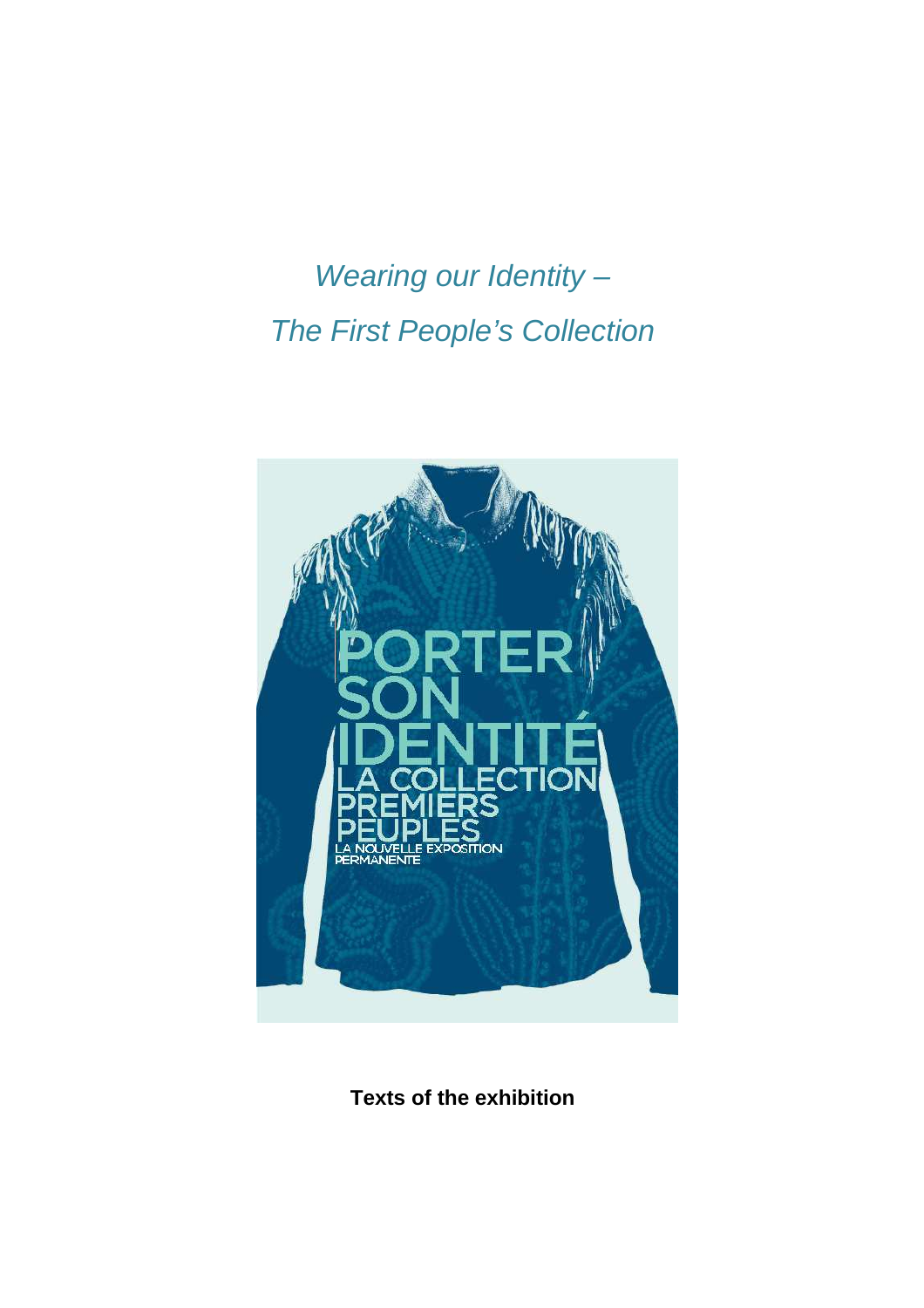# **Table of content**

| <b>Introduction</b> |                                 | 2.  |  |
|---------------------|---------------------------------|-----|--|
|                     | Fashioning identity             | 2.  |  |
|                     | 1 – Wearing who I am            | 3.  |  |
|                     | 1.1 - Wearing where I come from | 3.  |  |
|                     | $1.2 - Wearing$ life's passages | 3.  |  |
|                     | $1.3 - Wearing my family$       | 6.  |  |
|                     | $1.4 - Wearing my rank$         | 7.  |  |
|                     | 2 - Wearing our culture         | 10. |  |
|                     | 2.1 – Wearing our traditions    | 10. |  |
|                     | 2.2 – Wearing our legends       | 15. |  |
|                     | $2.3 - Wearing our present$     | 16. |  |
|                     | 3 – Wearing our history         | 17. |  |
|                     | 3.1 - Wearing our honour        | 18. |  |
|                     | 3.2 – Wearing our struggles     | 20. |  |
|                     | 3.3 – Wearing our resilience    | 21. |  |
|                     | 4 – Wearing our beliefs         | 23. |  |
|                     | 4.1 – Wearing our universe      | 23. |  |
|                     | 4.2 – Wearing animal power      | 24. |  |
|                     | 4.3 – Wearing spiritual respect | 25. |  |
|                     |                                 |     |  |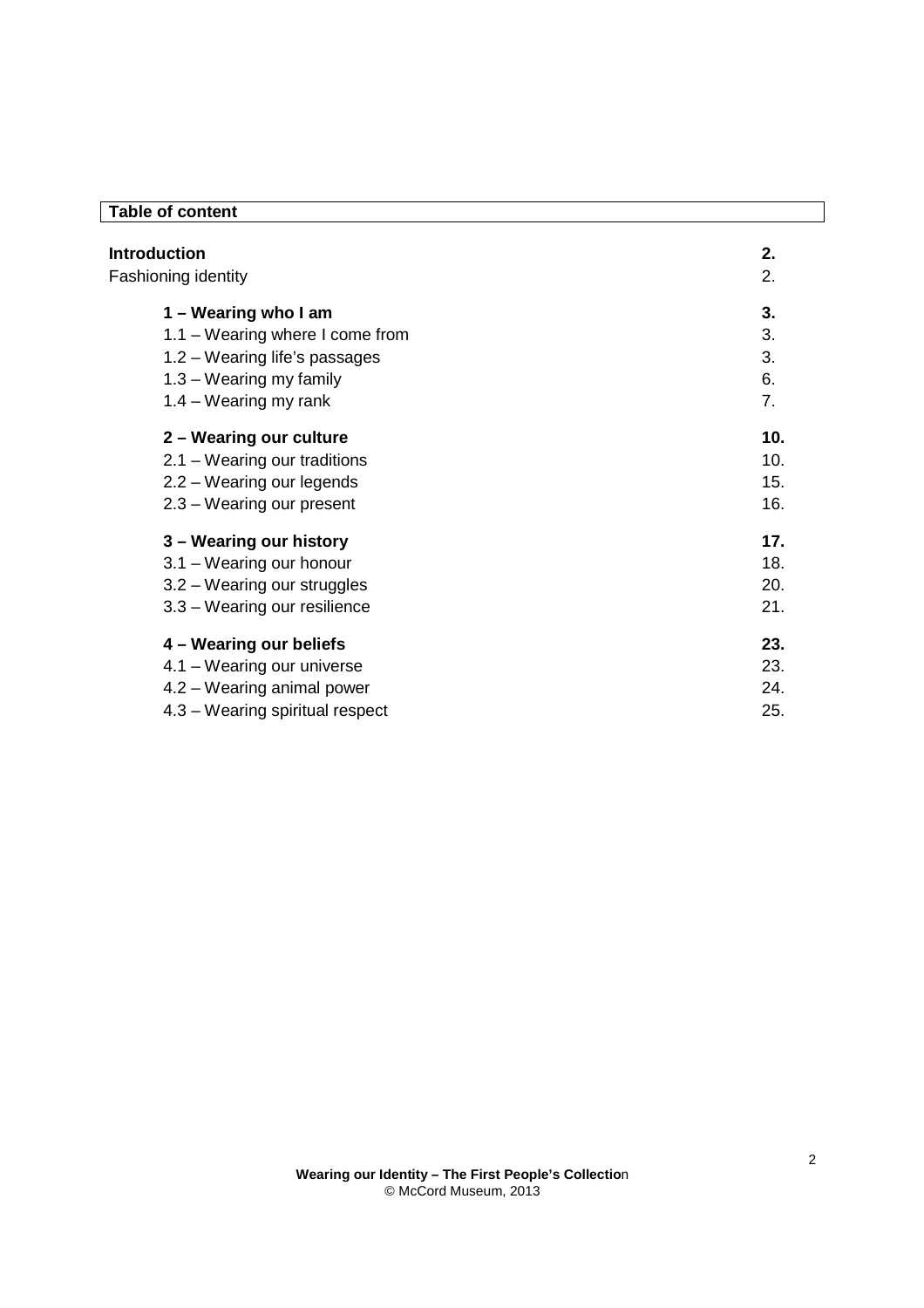**0 – Introduction**

## **Wearing Our Identity The First Peoples Collection**

Questions of identity lie at the heart of many debates in today's rapidly changing world. Languages and traditions are threatened with extinction. When this happens, unique knowledge, beliefs and histories are wiped out. First Peoples understand well the challenges and tensions that can erode a sense of self and belonging. Yet, they have shown remarkable resilience in both preserving ancient identities and forging new ones.

Whether building on the rich textures of the past or fearlessly transforming contemporary fashion, First Nations, Inuit and Métis use clothing to communicate the strength and meaning of their lives. An exploration of First Peoples dress is a compelling and emotional experience – one that must follow interwoven threads of community and spirituality, resistance and accommodation, history and innovation.

### **0.1 – Fashioning identity**

Think about the different ways you express identity, especially in relation to others. How important is your clothing? Are you deliberate in your choices? Do you try to blend in or stand out from the crowd? Do you have a specific message in mind when you select an outfit or hairstyle? Have you ever "reinvented" yourself, and did dress play a part in creating the new you?

### **1 – Wearing who I am**

Specialized stone and bone tools found on archaeological sites in Canada demonstrate the antiquity of techniques for creating warm, tailored garments. Preserved clothing from the Arctic, thousands of years old, shows fine sinew sewing and elaborate fur decoration. In the 17th century, Europeans were so taken by the dress of First Peoples that they procured items of their clothing as presents for royalty.

Today, as in the past, First Nations, Inuit and Métis use clothing to reflect their social order. Specific garment styles may signal gender, age or even marital status. Certain design motifs are owned by families or reserved for the use of high-ranking individuals. Dress is a fundamental expression of personal identity.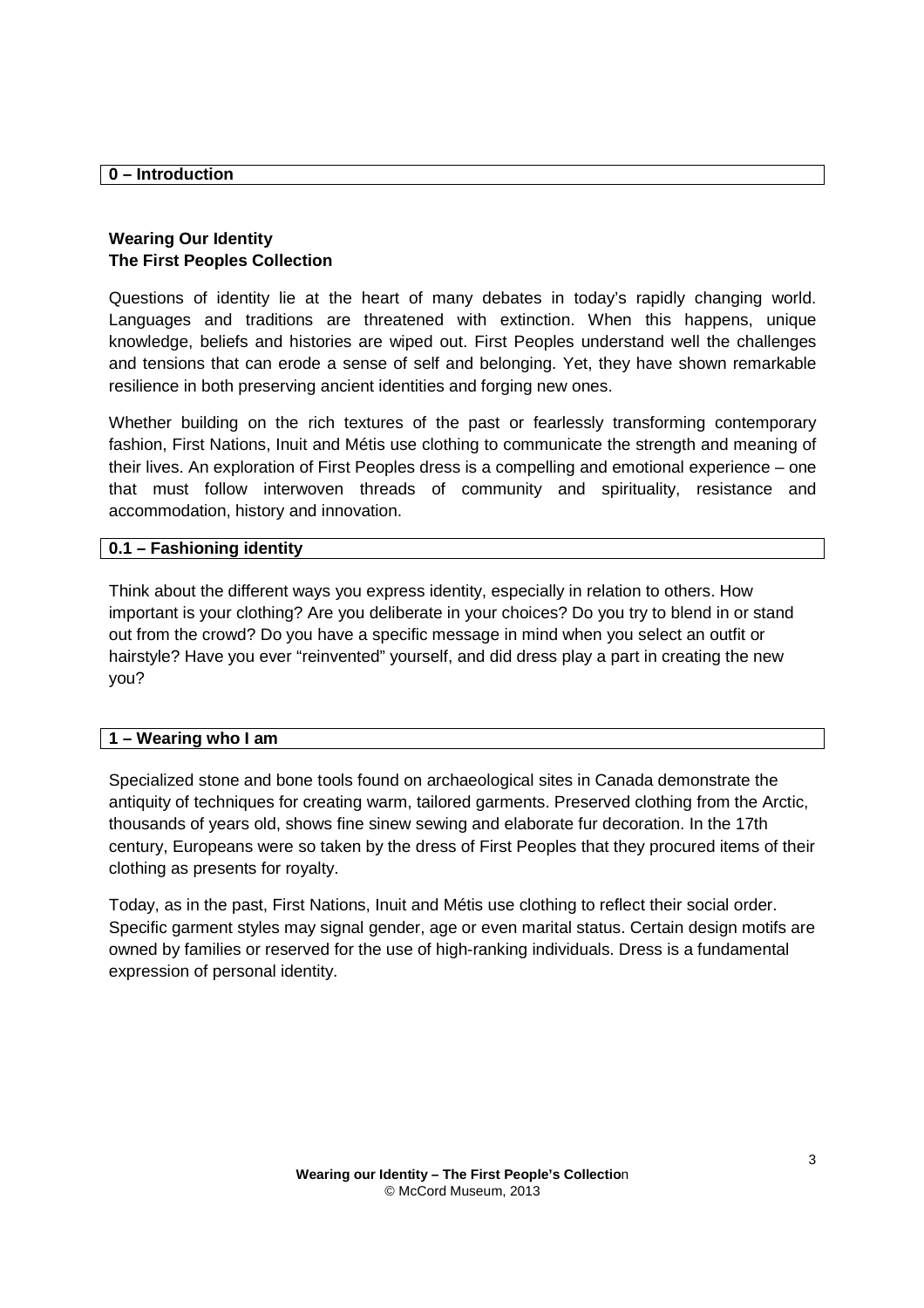### **1.1 – Wearing where I come from**

First Nations, Inuit and Métis are all unique. Their languages, beliefs and cultures are specific to each community. There is, however, one common unifying theme: their connection to the land. Who they are is intimately linked to where they come from.

### **1.2 – Wearing life's passages**

As a young Nunatsiavimmiut Inuit woman tends a seal oil lamp, her future husband glances shyly at her attractive tattoos. A nervous Eeyou man straightens his new leggings, making sure he looks his best for the upcoming feast. A Mi'kmaq mother lovingly secures an embroidered silk cap on the head of her firstborn child. We all mark life's passages by decorating our bodies and wearing special garments. And in so doing, we declare our unique place in a complex world.

### **Mask representing a female elder of high status**

1870-1900 Haida Cedar wood, animal hair, cotton cloth, paint, metal Gift of Dr. W. D. Lighthall McCord Museum, ME938.22

On the Northwest Coast, when a girl reached marriageable age her lower lip was pierced with a pin to receive a labret. Several times over the course of her lifetime, she exchanged her labret for a larger one, marking these key moments with a ceremony confirming her rank. The size of the labret on this mask indicates that it represents a woman of high status.

### **Labrets**

1865-1930 Yup'ik **Stone** Gift of Mrs. J. B. Learmont McCord Museum, M4937.0-1

In the Western Arctic, only men wore bone or stone labrets like these. The shape of the labret varied according to the wearer's age, and the style differed from region to region. Worn on either side of the mouth, the labrets mimicked a walrus, symbolically transforming the hunter into the animal he hunted.

**Group of Inuit men wearing labrets**, 1897, G. P. Phillips, McCord Museum, MP-0000.1966.2

**Tattoo needle**  18th century Nunatsiavimmiut Ivory, pigment Gift of Dr. W. D. Lighthall and David Ross McCord McCord Museum, M5869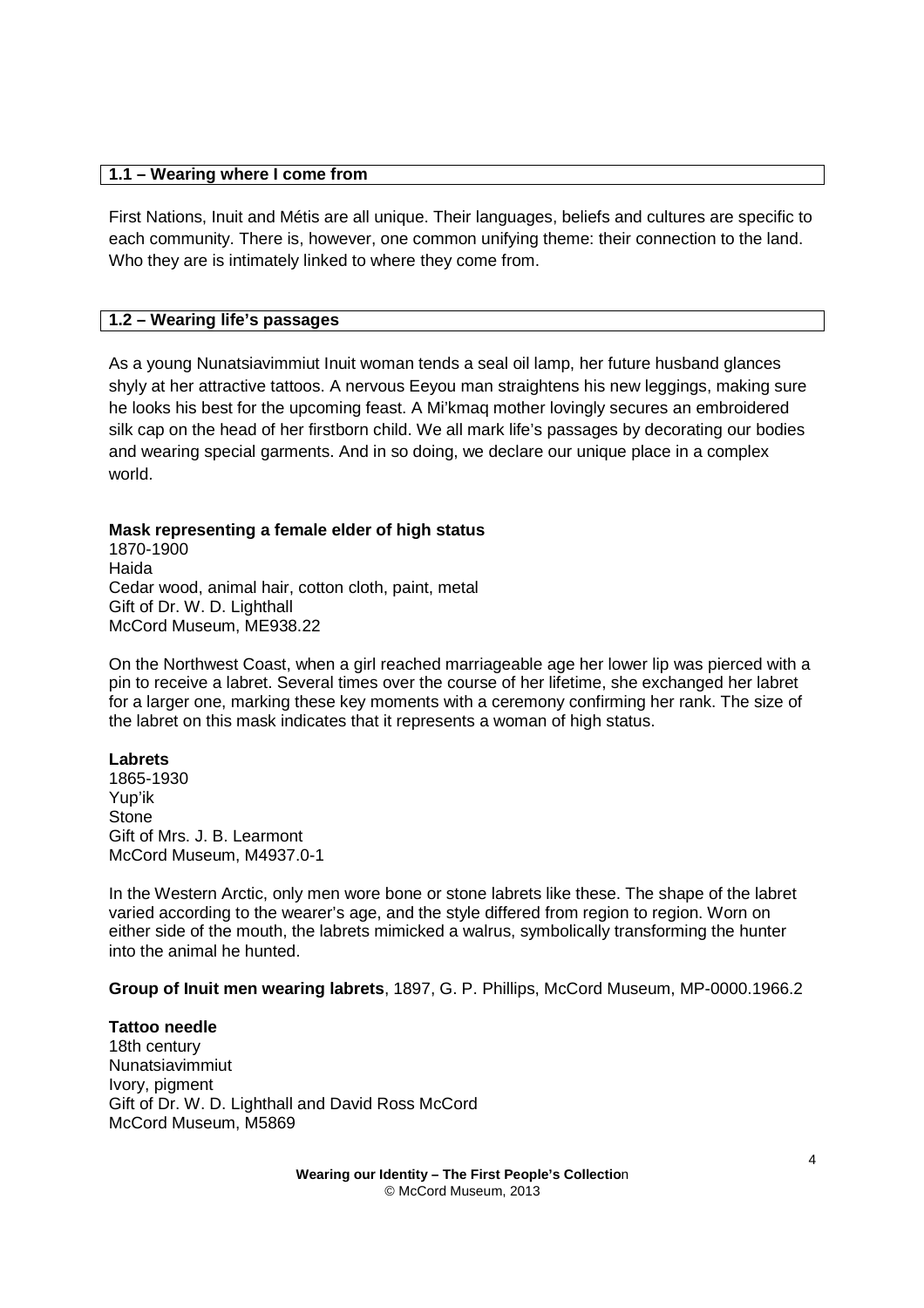Tattoos enhanced a person's appearance, registered life transitions – when a girl reached puberty, for example − or indicated achievements. On the Northwest Coast it was thought they provided protection. Tattooing involved piercing the skin with a sharp tool or needle and drawing a sinew thread coated with charcoal or soot under the surface.

**My Hands**, 1982, Helen Kalvak (1901-1984), National Gallery of Canada (no. 36493) Gift of Indian and Northern Affairs Canada, 1989. Photo © MBAC

**Portrait of Sa Ga Yeath Qua Pieth Tow, King of the Maquas**, 1710, Jean Simon (1654-1742), after John Verelst (1648?-1734), McCord Museum, M1886

This portrait is one of the best records of 18th-century tattooing in existence. Sa Ga Yeath Qua Pieth Tow was one of four Iroquois sachems, or chiefs, who in 1710 visited the court of Queen Anne in London. Although the exact significance of his tattooed motifs is unknown, they undoubtedly communicated his status as an important leader.

**Nivisinaaq, a member of A. W. Buckland's congregation, Igluligaarjuk (Chesterfield Inlet), Hudson Bay, Nunavut**, about 1903-1904, Albert P. Low (1861-1942), McCord Museum, MP-0000.1969

Tattoos on an Inuit woman's forehead, chin, cheeks, breasts, arms or legs conveyed specific messages to her community. At puberty, Nunavik girls received tattoos to signify their eventual role as women and mothers. Around the Iglulik area, tattoos were also intended to attract future husbands and please the spirits.

### **Leggings**

1885-1890 Eeyou Stroud, cotton cloth, glass beads, tanned and smoked hide, silk ribbon, wool braid, sinew, cotton thread Gift of Betty Firstbook and Lillian M. Ogilvie McCord Museum, ME938.1.1.1-2; ME987.120.2.a-b

Eeyou leggings were cut differently according to gender. The caribou, it was thought, had to be able to recognize the male hunter in order to give itself up to him. Men's leggings therefore featured a pointed tab resembling the shape of the caribou's dewclaw, while women's leggings were rounded and shorter in length.

#### **Qopisunewei a'qwesnji'j / Infant's cap**

1895-1905 Mi'kmaq Velveteen, cotton lining, silk ribbon, glass beads, cotton thread Gift of David Ross McCord McCord Museum, M93

Clothes have always conveyed social differences, including the key one of age. Children, believed to be gifts from the Great Spirit and reincarnations of ancestors, are shown much respect. To varying degrees, children's clothing reflected their position within society. At a very young age Mi'kmaq children wore small caps such as this one, lovingly embroidered with beads by their mothers.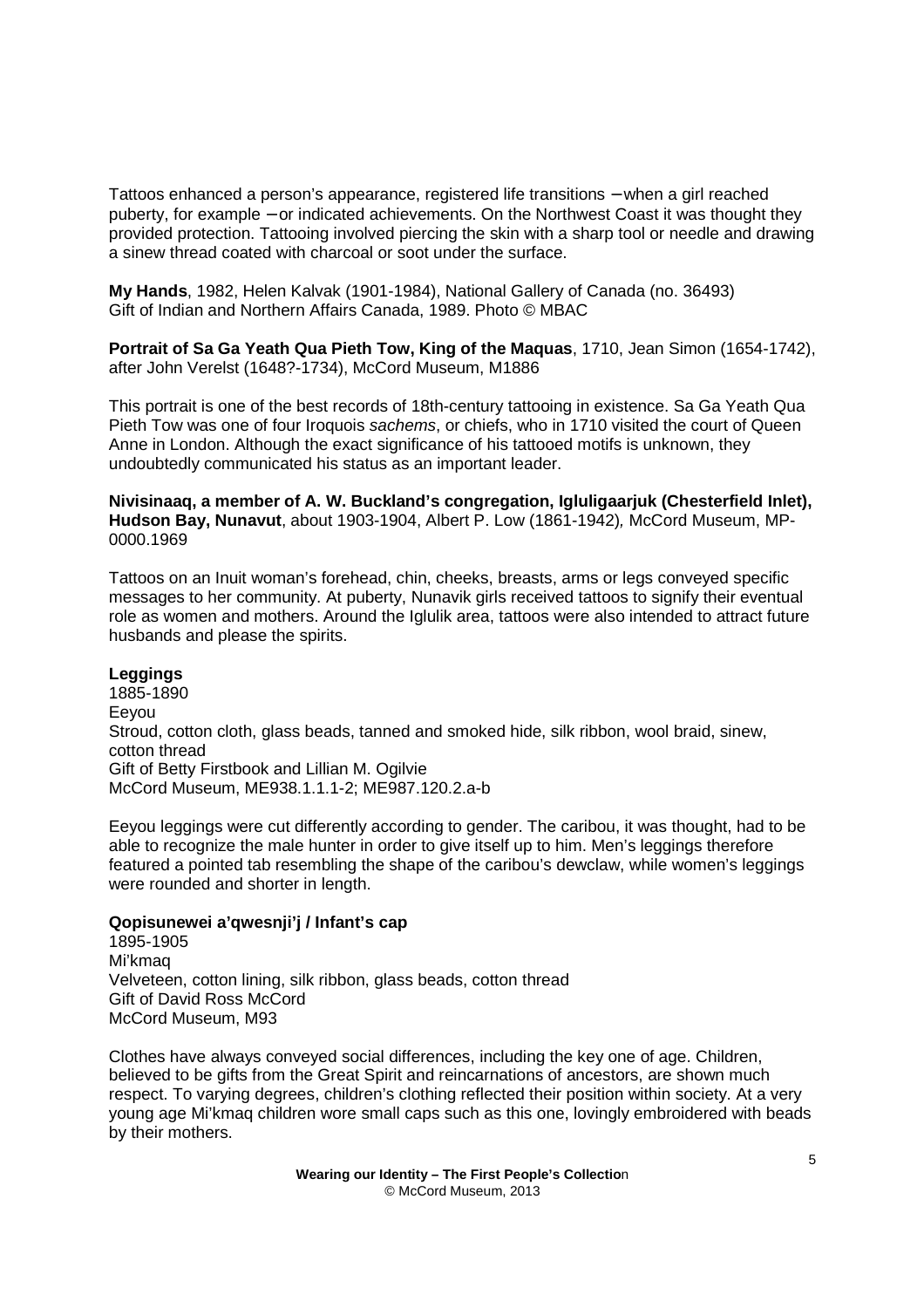**Girl's dress**  1865-1900 Niisitapiikwan Stroud, glass beads, hide, cotton ribbon, cotton thread Gift of Dr. John L. Todd McCord Museum, ME927.1.36

As soon as children were able to walk, their mothers dressed them in miniature versions of adult clothing, exposing them to the cultural values and aesthetics of their community. This little girl's dress was worn on special occasions with leggings and moccasins. The elaborate beaded yoke attests to the great care taken by female relatives in making children's garments.

### **Mother's amauti**

1890-1897 Nunavimmiut Seal and dog fur, sinew Gift of Mrs. R. Fairbanks and David Ross McCord McCord Museum, M5837

Inuit clothing tells the knowledgeable onlooker what Arctic region the person comes from, as well as the wearer's sex, age and often, for women, marital status. Important indicators are the size and shape of the *amaut* (baby pouch), the length of the garment and the outline of its lower edge, and the decorative inserts. Traditionally, the infant nestled against the mother's bare back in the amaut until two or three years of age.

### **Young girl's parka**

1900-1930 Inuinnaq Caribou fur, sinew McCord Museum, ME967X.43

The absence of an *amaut* (baby pouch) indicates that this fur parka belonged to a young girl. Although plain, the parka incorporates a number of references to the animal realm. The hood retains the shape of the caribou's head and nose, and the ears have been left on the shoulder area, evoking the transformations that can occur between humans and animals. The three bands of white fur on the upper part of the cuffs symbolize a woman's sewing skills.

# **Arnauti or widow's amauti**

1890-1897 Nunatsiarmiut Sealskin, seal fur, glass beads, silver(?), lead, brass, pewter spoons, coins, wool braid, linen(?) thread Gift of Mrs. R. Fairbanks and David Ross McCord McCord Museum, M5836

The amaut (baby pouch) of this sealskin arnauti, or widow's amauti, is somewhat flattened and gathered at the base, symbolizing its wearer's former role as child-bearer. This late 19th-century garment illustrates how Inuit women incorporated novel trade materials into the design elements of their creations: American one-cent pieces dating from 1848 to 1855 decorate the back flap, while spoons, lead drops and braid adorn the front.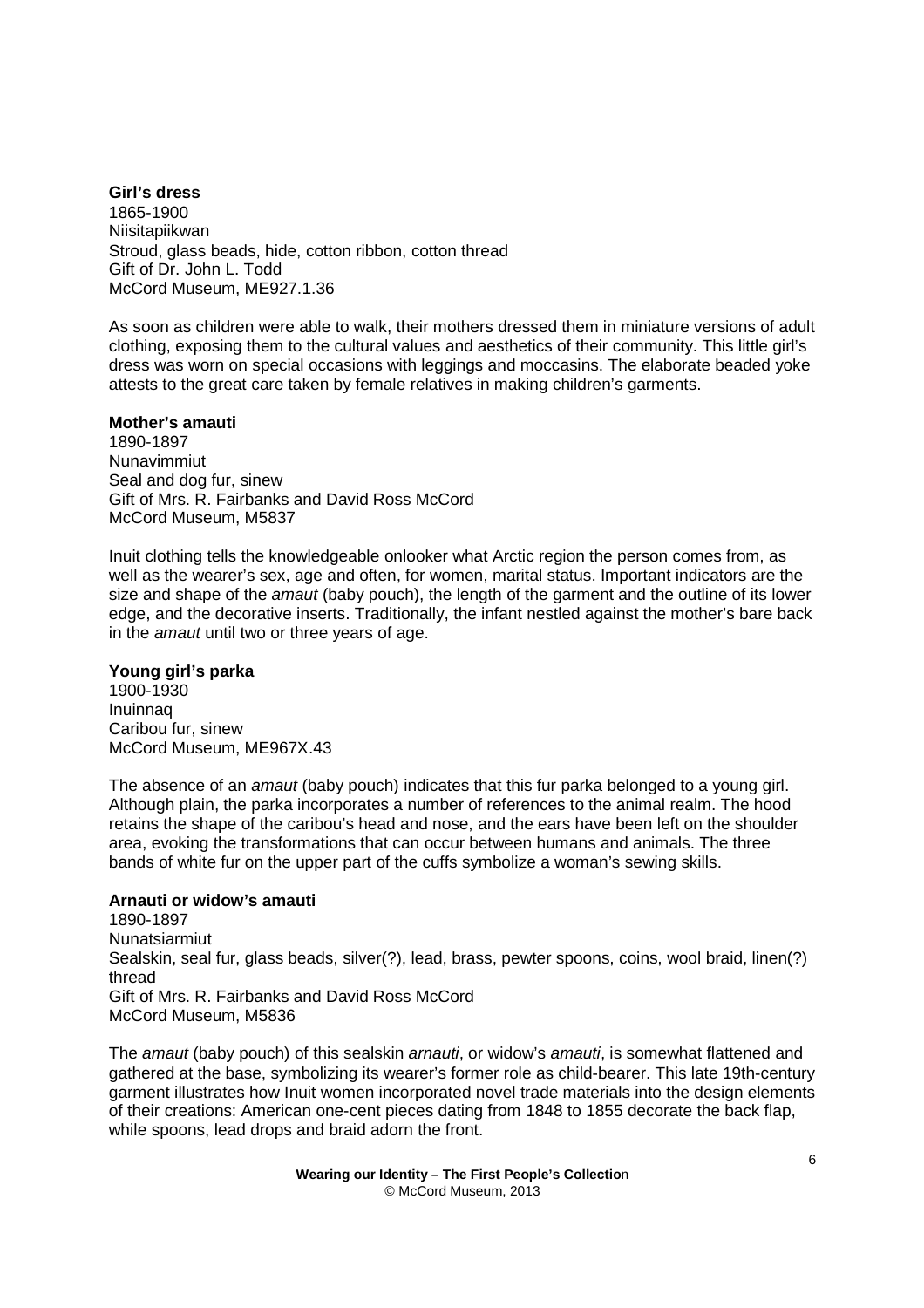#### **Young girl's amauti**

1925-1935 Iglulingmiut, Aivilingmiut Caribou fur, stroud, glass beads, ivory, bone, teeth, wool braid, cotton tape and thread, sinew McCord Museum, ME937.3

Traditionally, wearing a small *amauti* prepared a girl for her role as child-bearer. The *amaut* (baby pouch), hood and apron flaps (kiniq) of a girl's first amauti were symbolic rather than functional. The amaut was only large enough for a doll or puppy, and the apron flaps were tiny. The back of this amauti has two beaded puberty symbols. The large ivory toggle in front served to secure the baby belt, which helped support the infant.

### **1.3 – Wearing my family**

Connection to family is a key source of strength and cultural knowledge for First Peoples. They continually renew these ancestral bonds by sharing clothing techniques, preferred colours and styles, and family-owned patterns. Contemporary creators look to the past for inspiration, while also experimenting with novel designs. Women lavish particular time and attention on garments they make for their loved ones. Family histories are a powerful source of identity today.

### **Kangextola / Button blanket**

"Sun and Sisiutl" design 2012 Made by Maxine Matilpi (born 1956), designed by John Livingston Kwakwaka'wakw Melton cloth, stroud, shell buttons Purchased through the generosity of an anonymous benefactor McCord Museum, M2012.133.1

Button blankets, in use for centuries, were first made when wool blankets were introduced by Europeans. They are still worn today at feasts and public song and dance performances. The motifs are emblems of the dancer's family history. Both the sun and the Sisiutl (double-headed serpent) seen here are crests belonging to Maxine Matilpi's family. Used as a warrior crest, the Sisiutl has the ability to turn into a magical canoe.

### **Maxine Matilpi wearing a button blanket, Victoria, British Columbia**, 2012, courtesy of Maxine Matilpi

Maxine Matilpi was born in Alert Bay. She spent her early years in her home village of Karlukwees, on Turnour Island, BC. There she learned her first language, Kwak'wala, and was formally trained and educated in many aspects of traditional culture. Maxine has dedicated her talents to ensuring that her people's traditions remain vibrant and strong. She completed her first button blanket in 1985. Since then, she has created close to a hundred ceremonial items in fabric, including button blankets, dance aprons, vests and tunics.

**Button Blanket** by Zoe L. Hopkins, National Film Board of Canada, 2009, 3 min 39 s This short documentary, which illustrates the creation of a button blanket, also features the performance of a traditional dance and the art of the West Coast Heiltsuk people.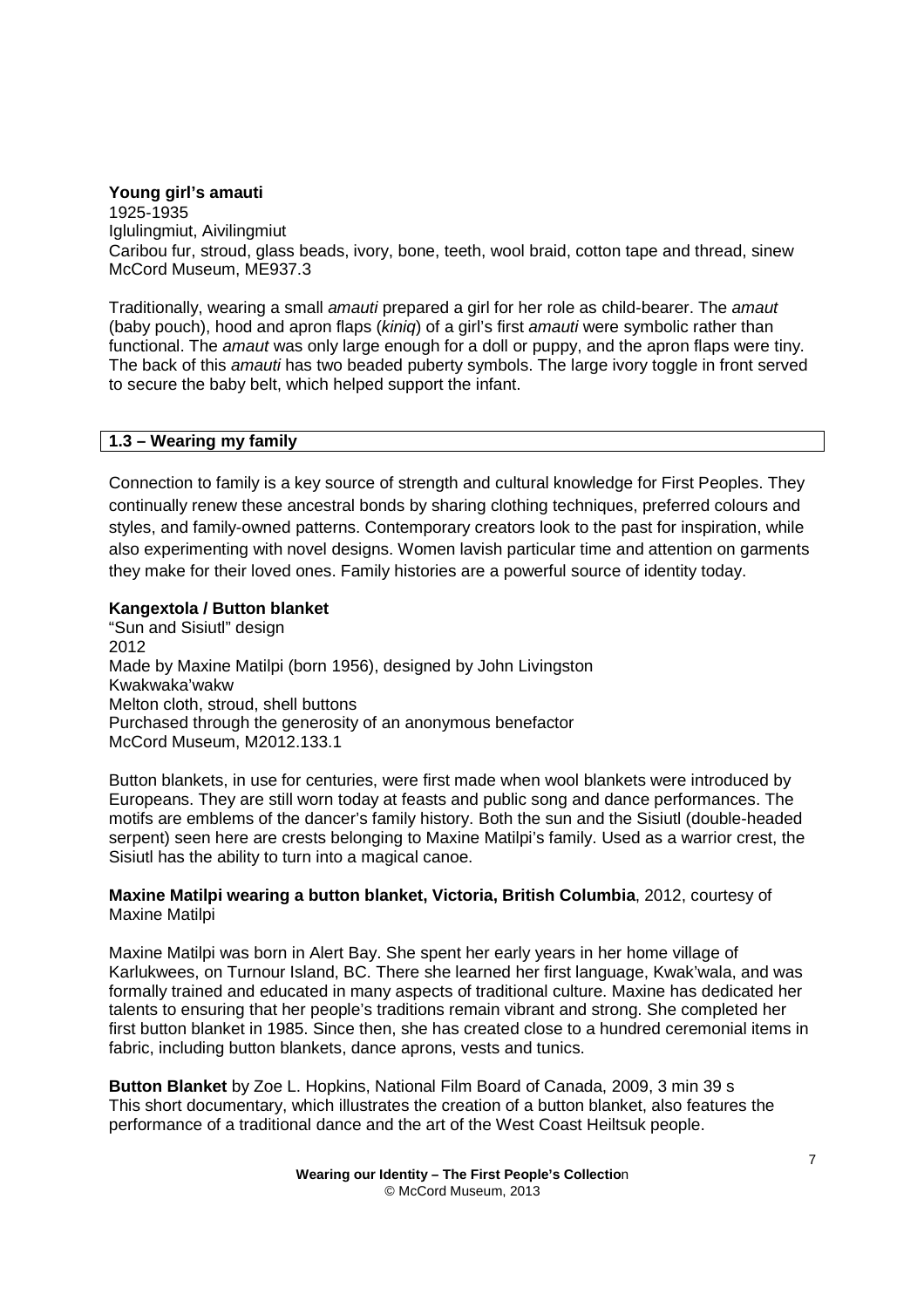# **1.4 – Wearing my rank**

Within all First Peoples communities, certain individuals occupy positions of esteem. Among the Subarctic Innu and Dene, experienced hunters are shown great respect. On the Northwest Coast, chiefs inherit their status, along with exclusive rights to ancestral crests, songs and legends. High-ranking individuals signal their social standing by wearing garments of exceptional artistry, often incorporating rare and valuable materials. In ceremonial contexts, dress serves to proclaim the wearer's privileged position.

**Portrait of Chief Hiengwa (Earthquake), Gitwangax, British Columbia**  1924 W. Langdon Kihn (about 1898-1957) Coloured pencil and graphite

Gift of Fred Southam McCord Museum, M927.102

This portrait represents a Gitksan chief in full regalia. He wears a Chilkat robe and a frontlet, and holds a raven rattle. On the Northwest Coast, the crests or emblems that adorn clothing are statements about the wearer's social identity and status. Crests remind onlookers of rights received by the family from mythical creatures in a legendary past. Symbols of power and prestige, they were − and still are − displayed dramatically on formal garments.

# **Amhalayt / Chief's frontlet and train**

1895-1905 Nisga'a Wood, haliotis shell (abalone), ermine fur, bone, paint, hide, trade cloth, fibre, sea-lion whiskers McCord Museum, M12694.1-2

According to oral history, chiefs' headdresses hung with ermine pelts and embellished with carved wooden frontlets originated in the Nass River area, home to the Nisga'a. However, the tradition spread quickly across all the northern nations of the Northwest Coast. The figures are a reference to the three levels of the cosmos: the Upper world (eagle), the Middle world (human) and the Underworld (whale). The crown of sea-lion whiskers was filled with eagle down, a sign of peace, which floated over the guests as the chief danced.

### **Naaxein / Chilkat robe**

1880-1910 Tlingit, Chilkat Mountain-goat wool, yellow cedar bark, pigment McCord Museum, M9047

For important social occasions, high-ranking individuals often wore prized items of clothing like this robe of mountain-goat wool and shredded cedar bark. The Chilkat robe takes its name from this sub-group of the Tlingit who specialized in their manufacture and trade. The design depicts a crest image seen from three perspectives − front and both sides – symbolically wrapping the wearer in his family history.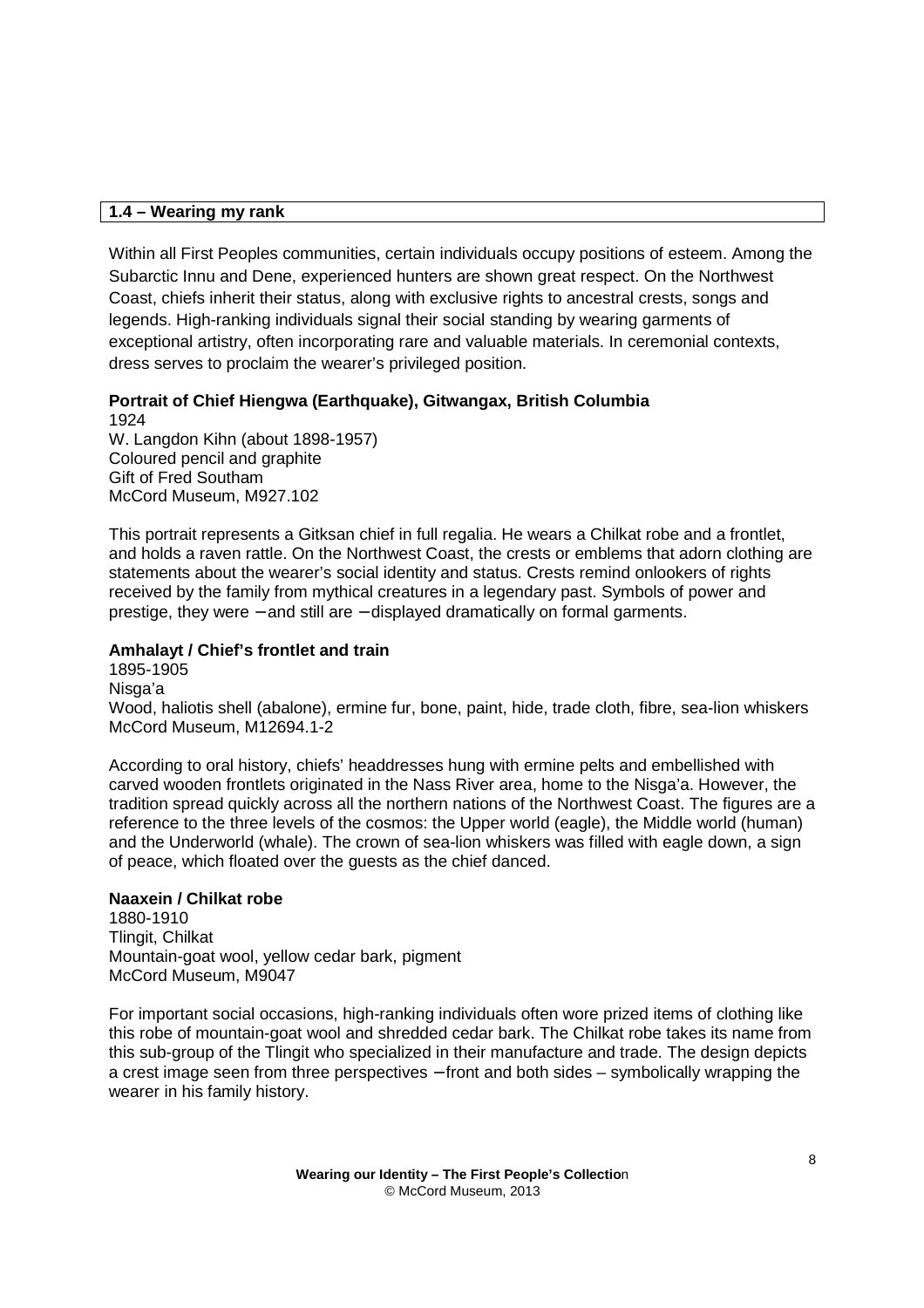**Raven rattle**  1890-1900 Xàniyus/Xi'xaniyus (Bob Harris) (1870-1935) Kwakwaka'wakw Maple wood, paint, sinew, lead shot(?) Gift of the Art Association of Montreal McCord Museum, ME928.64

Raven rattles such as this one were used by chiefs during ceremonies. Although the precise significance seems to have been lost, some say that the raven holding something in its beak is a reference to Raven bringing sunlight to mankind. On the raven's back is a man whose extended tongue is joined to a frog, representing a human drawing knowledge and spiritual powers from an animal. Another bird, possibly a kingfisher, forms the raven's tail feathers.

#### **Woman's hair pipe necklace**

1900-1910 Niisitapiikwan Glass beads, cow-bone hair pipes, leather, cotton cloth, brass thimble Gift of Dr. John L. Todd McCord Museum, ACC1023

 "Hair pipe" beads were originally fashioned by hand from bone, shell, copper or stone. By the 18th century they had become trade items made by Europeans and Americans, and by the late 19th century they were being mass-produced from cow bones. Strung horizontally into men's breastplates or vertically into complex women's necklaces, they were a prestigious article of adornment for those who had earned the right to wear them.

**Royal Tour: Aboriginal women at Shagannapi Point, near Calgary, Alberta**, 1901, William MacFarlane Notman (1857-1913), McCord Museum, VIEW-6785.0

### **Dentalium ear ornaments**

1900-1915 Niisitapiikwan Dentalium shells, leather, hide thongs, sinew Gift of David Ross McCord McCord Museum, M225, M226

Historically, dentalium shells were harvested by the Makah and Nuu-chah-nulth and traded extensively throughout North America. As more complex trade relations developed along the Northwest Coast, dentalium became a highly prized mark of wealth and status, and in some places a type of currency. Niisitapiikwan women favoured dentalium shells as embellishments for their capes and dress yokes, and as hair ornaments, necklaces and long, dangling ear ornaments.

**Jodi Gillette (Hunkpapa/Oglala Lakota) wearing her dress when she danced at the NMAI National Pow-wow at the MCI (Verizon) Center in Washington D.C.**, 2005. National Museum of the American Indian, Smithsonian Institution. Photo by Walter Larrimore

Jodi Gillette wears long dentalium ear ornaments similar to the ones presented here.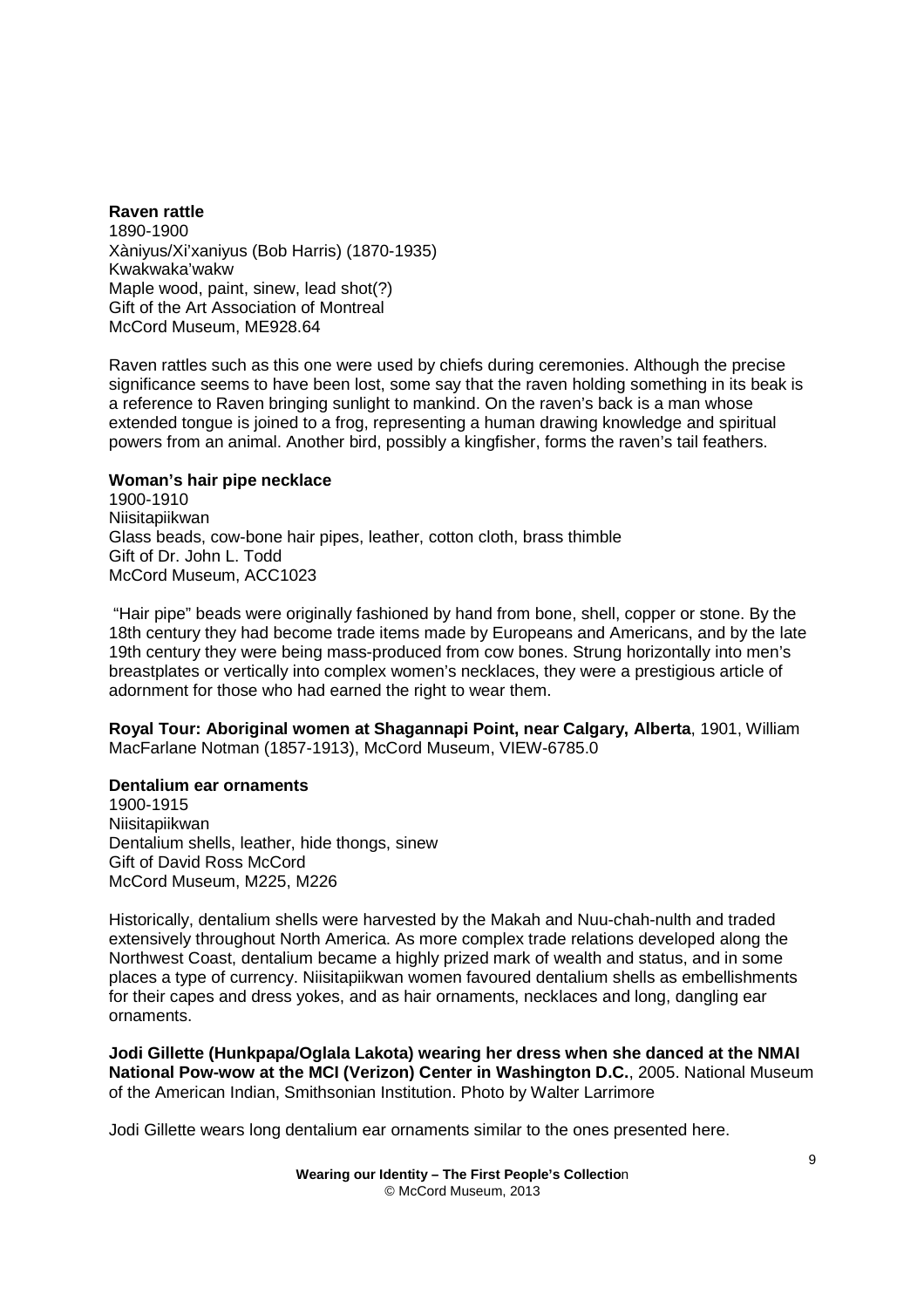### **Earrings**

1915-1935 Northwest Coast or Northern Plains Haliotis shell (abalone), metal McCord Museum, ME984X.261.1A-B

The beautiful iridescence of haliotis, or abalone, shells was attractive to many First Nations. Archaeological evidence shows that haliotis shell was a trade commodity in northwestern North America − part of a vast, ancient marine shell trade that included dentalium shell and olive snail. Haliotis was used for personal adornments, including labrets and jewellery, as well as appliquéd and inlaid on clothing and ceremonial objects, such as masks. Highly prized, it was an important status symbol.

### **Silver brooches**

1780-1830 Haudenosaunee Silver Gift of David Ross McCord McCord Museum, M995X.3.3, M995X.3.7, M995X.3.10, M995X.3.35, M995X.3.45, M995X.3.48, M996X.3.5, M996X.3.38, M996X.3.80, M996X.3.88, M996X.3.92, M996X.3.94, M996X.3.106, M996X.3.107, M996X.3.113

During the fur trade period, Europeans produced silver ornaments to distribute to First Nations as gifts and in exchange for furs. Silver possessed the same light-reflective quality as the ornaments they had traditionally made of natural materials like shell. Silver brooches of various sizes and designs were very popular with Haudenosaunee men and women, who wore large numbers of them on their clothes. The quantity was a mark of wealth and status.

### **Silver brooch**

1785-1795 Haudenosaunee, Kanien'kehaka Silver Gift of David Ross McCord McCord Museum, M201

As gifts of silver ceased with the dwindling fur trade, Aboriginal silversmiths began crafting ornaments of their own. The Luckenbooth brooch – a single or double heart surmounted by a crown – is a Scottish design much favoured among the Haudenosaunee. Here it has been reinterpreted, with the double-heart terminating in eagle heads. Silver jewellery was carefully polished before being worn, as tarnished objects symbolized tarnished relationships.

**D-Mouche-Kee-Kee-Awh**, George Winter (1809-1876), observed 1837/executed about 1863- 1871, watercolour on paper, intended for inclusion in the artist's Journals, Tippecanoe County Historical Association

This portrait of D-Mouche-Kee-Kee-Awh, a Potawatomi woman, illustrates how these silver brooches were worn.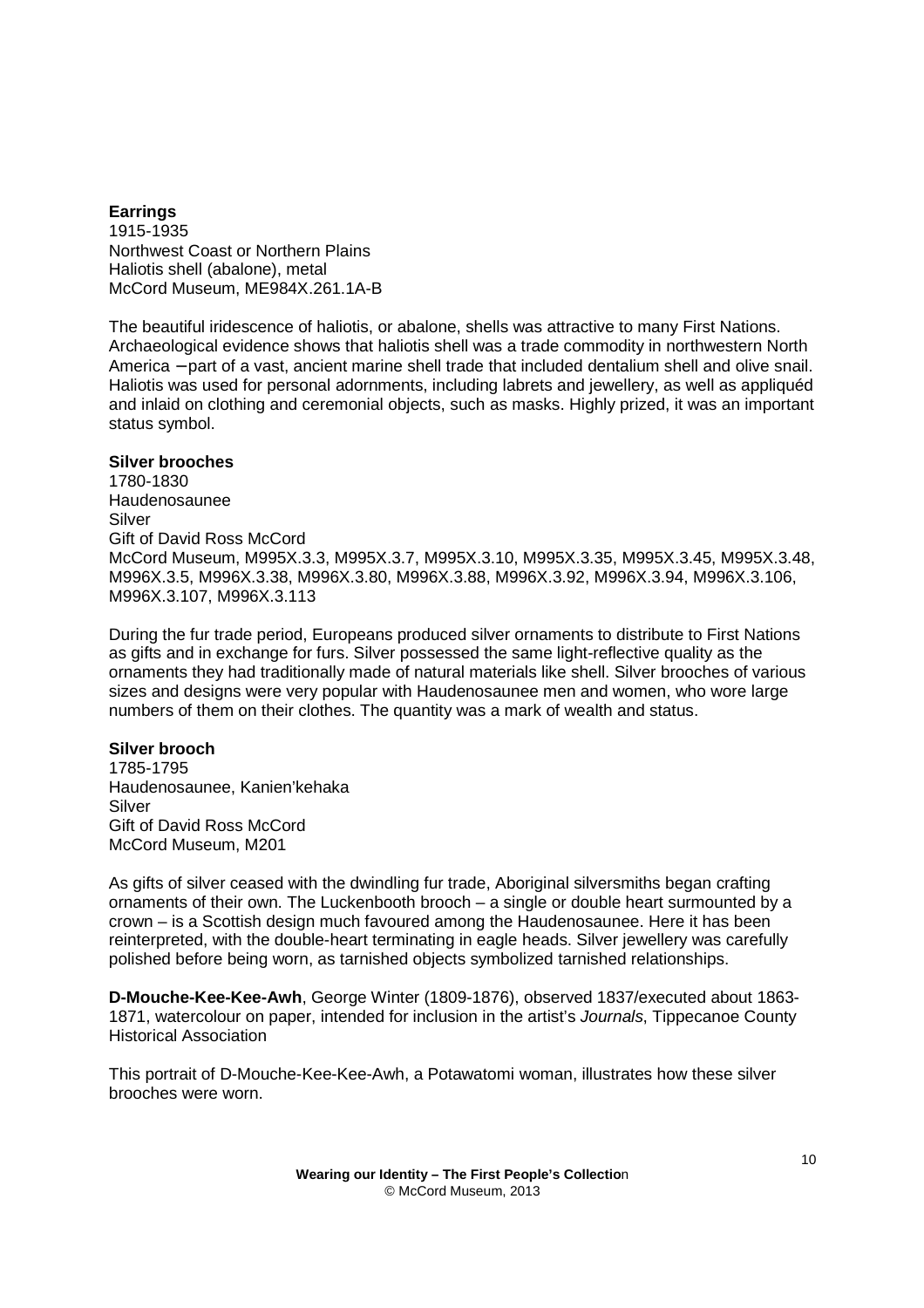## **2 – Wearing our culture**

Vague forms come into view on the horizon. A small group quickly gathers, straining to identify those approaching. Are they family? Or strangers, perhaps friendly, perhaps not? Gradually, the shapes, colours and motifs of familiar clothing emerge, long before faces can be recognized. These are indeed friends, who speak the same language and share ancient traditions. Dress displays and reinforces cultural identity.

Today, First Nations, Inuit and Métis continue to nurture connections with specific communities and local histories, while also supporting broad allegiances. But there is room too for creativity and experimentation. Clothing plays a dynamic role in forging new cultural identities.

# **2.1 – Wearing our traditions**

When Europeans came to North America in the 16th century, they set in motion a calamity of immense proportion. Contagious diseases like smallpox decimated entire indigenous communities. Warfare and displacement ensued. In the aftermath of this turbulent period, First Peoples survived by fashioning a new world. They preserved many ancient practices, while selectively incorporating foreign elements such as cloth and glass beads. Yet beneath outward appearances, clothing forms and designs show remarkable continuity.

### **Innussin / Moccasins**

1865-1930 Innu Tanned and smoked hide, velvet, flannel, silk ribbon, embroidery floss, sinew, cotton thread Gift of Mrs. Charles Wagner McCord Museum, M974.57.1-2

Moccasins are undoubtedly the most widely produced and best known item of First Peoples clothing. Relatively standard in form, they come in a great variety of styles. Each community made and decorated their moccasins in such distinctive ways that Aboriginal peoples could often tell by a person's footwear which nation they belonged to. In their materials, patterns and ornamental design, moccasins are truly defined by their culture.

### **Olonakson / Moccasins**

1840-1860 Wolastoqiyik or Passamaquoddy Leather, glazed cotton, velveteen, glass beads, paper, cotton thread Gift of David Ross McCord McCord Museum, M8371.6-7

The tri-lobed motif seen on this pair of moccasins is common to the Wabenakis, the First Nations from southern Quebec, the Maritime Provinces and Maine. It appears more characteristically as an embellishment of the double-curve motif. Women believed in the power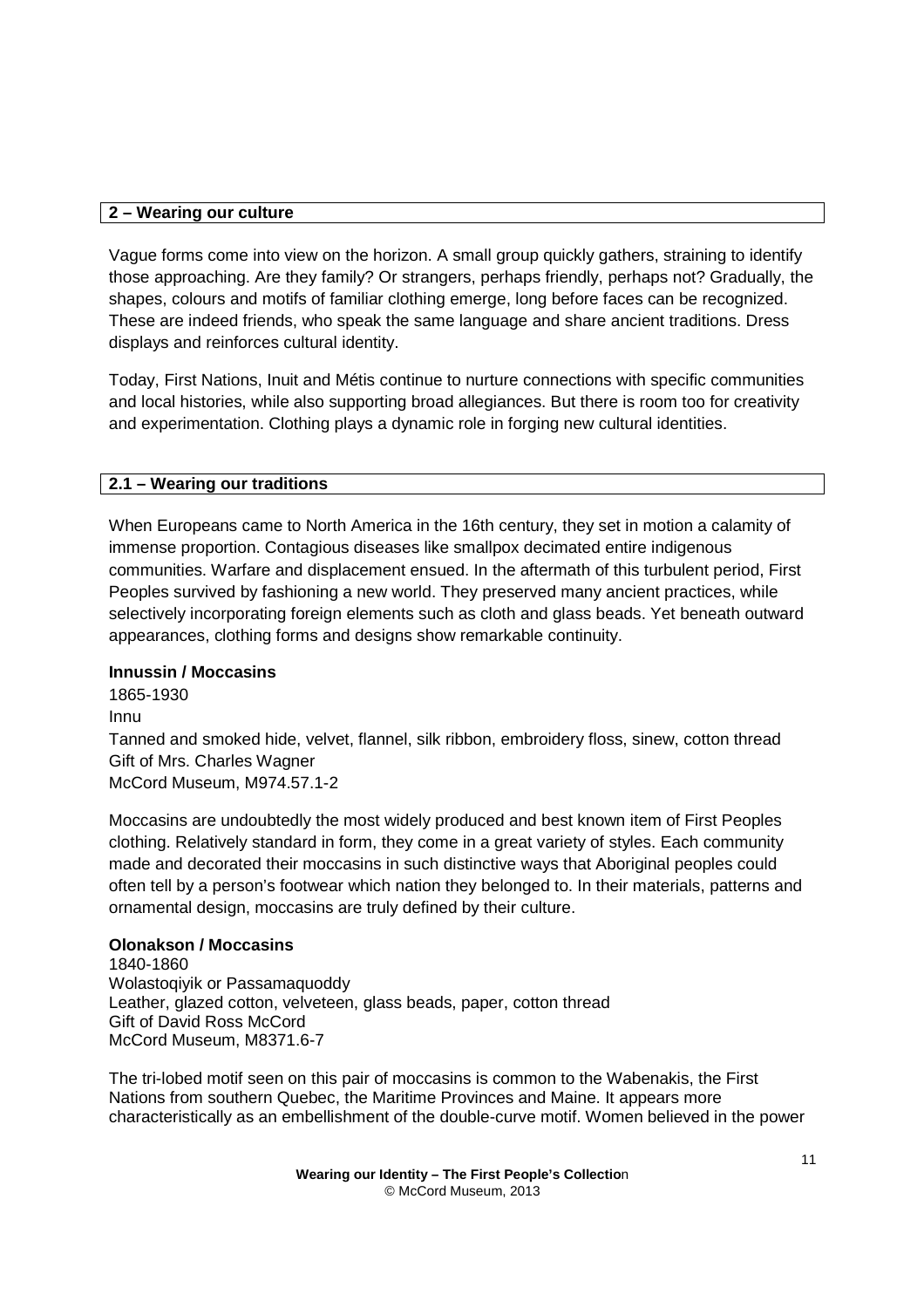inherent in the decoration they applied to the attire they made for their families. A representation of a sacred plant, for example, had a protective function. It is interesting to note that the designs on the tops of moccasins generally face the wearer.

### **Moccasins**

1900-1915 Haudenosaunee Tanned and smoked hide, cotton cloth, velvet, glass beads, cotton tape, wool tape, paper, cardboard, metal sequins, cotton thread Gift of David Ross McCord McCord Museum, M1078.9-10

The floral design on these moccasins is an evocation of the Haudenosaunee worldview – a visual reminder that berries, flowers and medicinal plants are gifts from the Creator. In the 19th century, the Haudenosaunee produced a wide variety of beaded objects to sell at popular tourist sites. These beaded moccasins were possibly made for sale to tourists, although they may also have been for Aboriginal use. Beadwork continues to be a major form of cultural expression.

### **Moccasins**

1865-1920 Dene, Nêhithawak or Métis Tanned and smoked moose and caribou(?) hide, embroidery floss, horsehair, porcupine quills, sinew, cotton thread Gift of Rosanna Seaborn Todd McCord Museum, M966.57.19.1-2

The pointed-toe moccasin style was at one time widespread in the Western Subarctic area. Here, the moose hide sole turns up around the foot and is seamed from the toe to the colourfully decorated upper. This upper is edged with three rows of horsehair strands bound by single strands of dyed horsehair. Flowers, either naturalistic or fanciful, were by far the most common decorative motif used in the region.

# **Mîkisaskisin / Moccasins**

1920 Nêhiyawak Tanned and smoked hide, glass beads, horsehair, tin-plated iron cones, pigment, sinew, cotton thread Gift of the Art Association of Montreal McCord Museum, ME928.8.1-2

Moccasins made by First Nations from the northern Plains are characterized by very elaborate beadwork. Certain symbolic designs evoking sacred places or beings aimed to provide the wearer with spiritual and physical protection. The triangular motifs on these moccasins represent mountains. Fully beaded moccasins are veritable labours of love, worn for important events such as the pipe ceremony, held to open discussions between nations: people seated opposite the wearer could admire the beaded soles.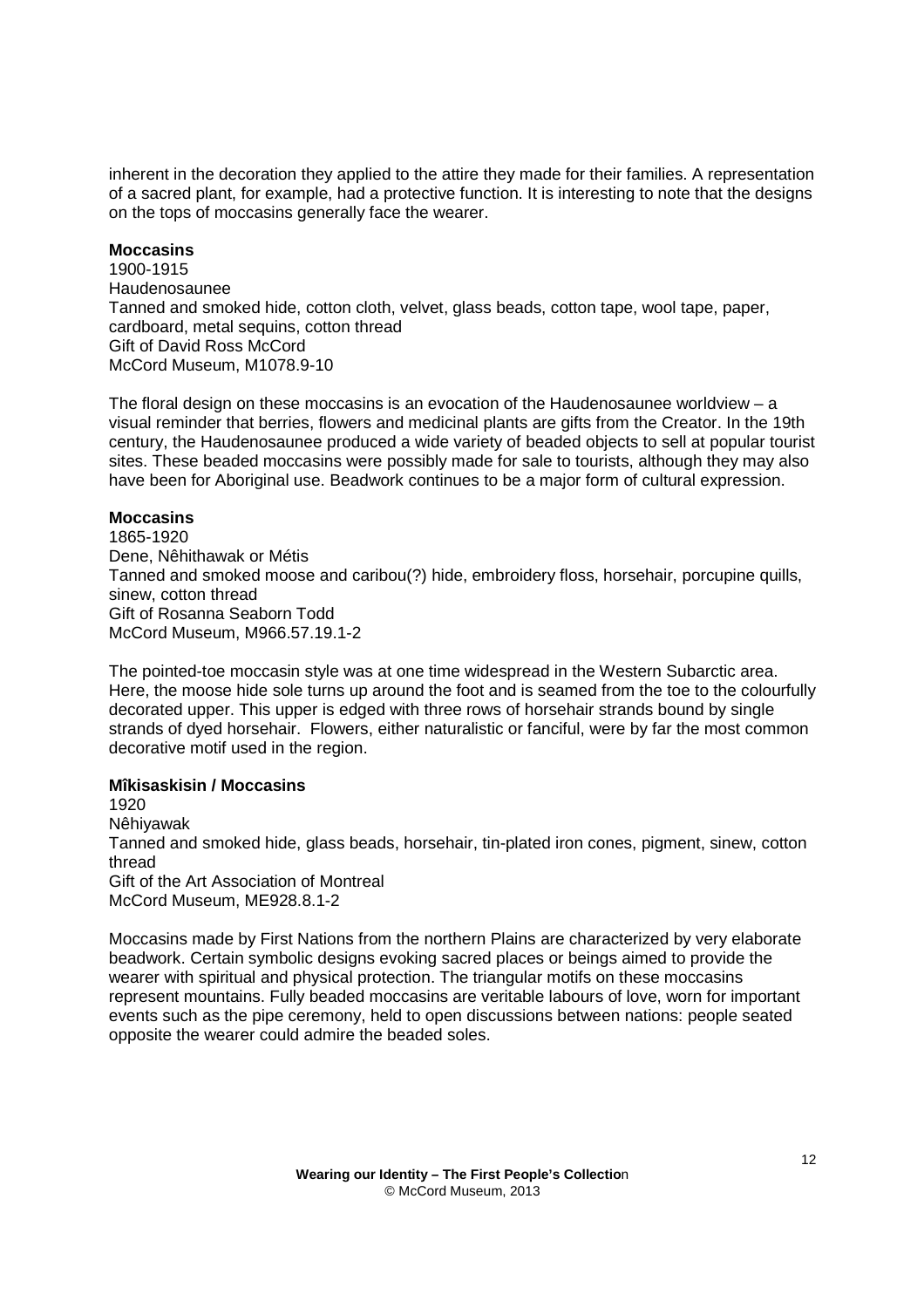### **Kamiik / Boots**

1987 **Iglulingmiut** Made by Hannah Alooloo Akikulu (born 1950) Sealskin, seal fur, synthetic sinew, polyester and cotton cloth, wool and polyester braid Gift of Arnold and Betty Kobayashi Issenman McCord Museum, M2000.28.1.1-2

Of all the items of clothing made by Inuit women, footwear undoubtedly best illustrates their skill and knowledge. The severe winter conditions in the Arctic demanded footwear that would guarantee warm, dry feet. Traditionally, a person might don as many as five layers of foot protection, which included a caribou stocking (fur to the inside), an inner ankle boot and an outer boot, both of sealskin.

### **Outfit**

1845-1855 Haudenosaunee, Kanien'kehaka Silk, stroud, muslin, mother-of-pearl (conch), cotton thread, wool cloth, brass beads Gift of Dr. W. D. Lighthall McCord Museum, M10568-M10570

First Peoples dress and adornment often reflect their exposure to foreign technologies, materials and styles. This silk dress, with its puffed sleeves and gathered waistline, displays the influence of mid-19th century Western fashion in several ways. Yet despite this borrowing of style and material, there is an evident continuity of form and cultural aesthetics: the silk ribbon appliqué on the bottom of the skirt and leggings, for example, is reminiscent of the porcupine quill embroidery adorning earlier pieces.

#### **Waistcoat**

1900-1925 Iyarhe Nakoda Cotton canvas, tanned and smoked hide, glass beads, hair, shell, metal and brass beads, wool cloth, cotton thread Formerly part of the Harry Hewett Baines Collection, gift of Mabel Molson McCord Museum, M5338

The practice of reproducing Western-style garments and beading them began in the reservation period and reached its height in the 1890s. Women selected and reinterpreted Western clothing forms and materials, ornamenting them with elaborate beadwork that expressed community preferences. Particular application techniques, colours and patterns evolved into "community styles" that were quite distinct and easily recognizable.

### **E'pitewei a'gwesn / Woman's cap**

1865-1875 Mi'kmaq Wool cloth, silk ribbon, cotton thread, glass beads, sinew Gift of David Ross McCord McCord Museum, M97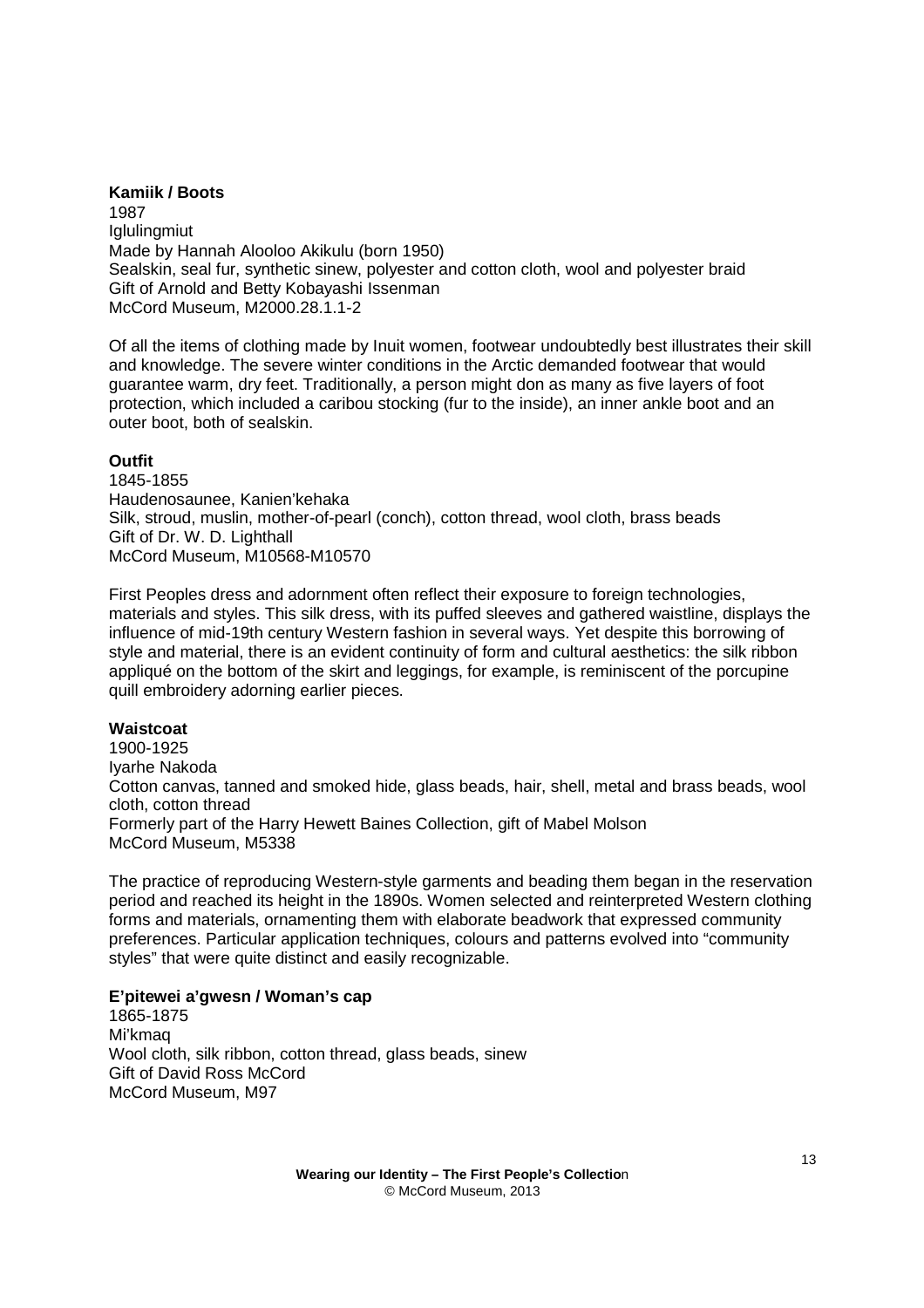The origin of the unique peaked cap or hood worn by Mi'kmaq women is uncertain, although it may derive from Basque headgear brought to the east coast of North America by early traders. Today, it is a cultural signifier of the Mi'kmaq. Made of wool cloth, the caps are generally beaded in an elaborate cosmological design of double-curves. Girls traditionally received these caps as coming-of-age gifts from female relatives -- often their mothers or grandmothers.

**Mi'kmaq Elder Ellen Robinson, Ottawa, Ontario**, 2011. Photo by Gilles Benoît, courtesy of the Congress of Aboriginal Peoples

### **Akunishkeun / Woman's bonnet**

1900-1925 Innu Cotton cloth, wool cloth, silk ribbon, glass beads, shell buttons, cotton thread Gift of E. S. Holloway McCord Museum, ACC5703

As trade materials became more accessible, Aboriginal women created new forms of dress that integrated traditional elements into novel styles. Although the origin of the unique Innu woman's bonnet remains a mystery, it exemplifies this sharing of ideas. Made of red and blue wool cloth, the bonnets are decorated with beads in a typical Innu design. Before donning such a hat, a woman parted her hair in the middle and wrapped each section around a wooden block positioned near the ear. Today, women still wear such bonnets proudly on special occasions.

**"Makusham," portrait of Marie-Angèle Bellefleur, Maliotenam, Quebec**, 2012, Eddy Malenfant (born 1947), courtesy of Eddy Malenfant and Production Manitu inc.

#### **Scraper**

1870-1900 Northern Plains Bone, cotton canvas, hide, sinew, metal, wool cloth, cotton thread Gift of Dr. John L. Todd McCord Museum, ACC1102

The McCord's collection includes a number of tools. As well as bearing witness to the knowledge and skills of various nations, they are an integral part of cultural identity. Scrapers like this one were used to remove hair and flesh from skins, patterns were cut out with knives, and seams were sewn with sinew drawn through holes punched in the skin with a sharp awl. Much of the meaning of clothing is rooted in the time and care taken in its manufacture.

#### **Scraper**

1900-1930 Inuinnaq Antler, metal, copper Gift of the Arctic Institute of North America McCord Museum, M21048

#### **Scraper**

1900-1905 Inuvialuit Ivory, slate, iron, resin Formerly part of the Forbes D. Sutherland Collection, gift of Margaret and Yvonne Sutherland

> **Wearing our Identity – The First People's Collectio**n © McCord Museum, 2013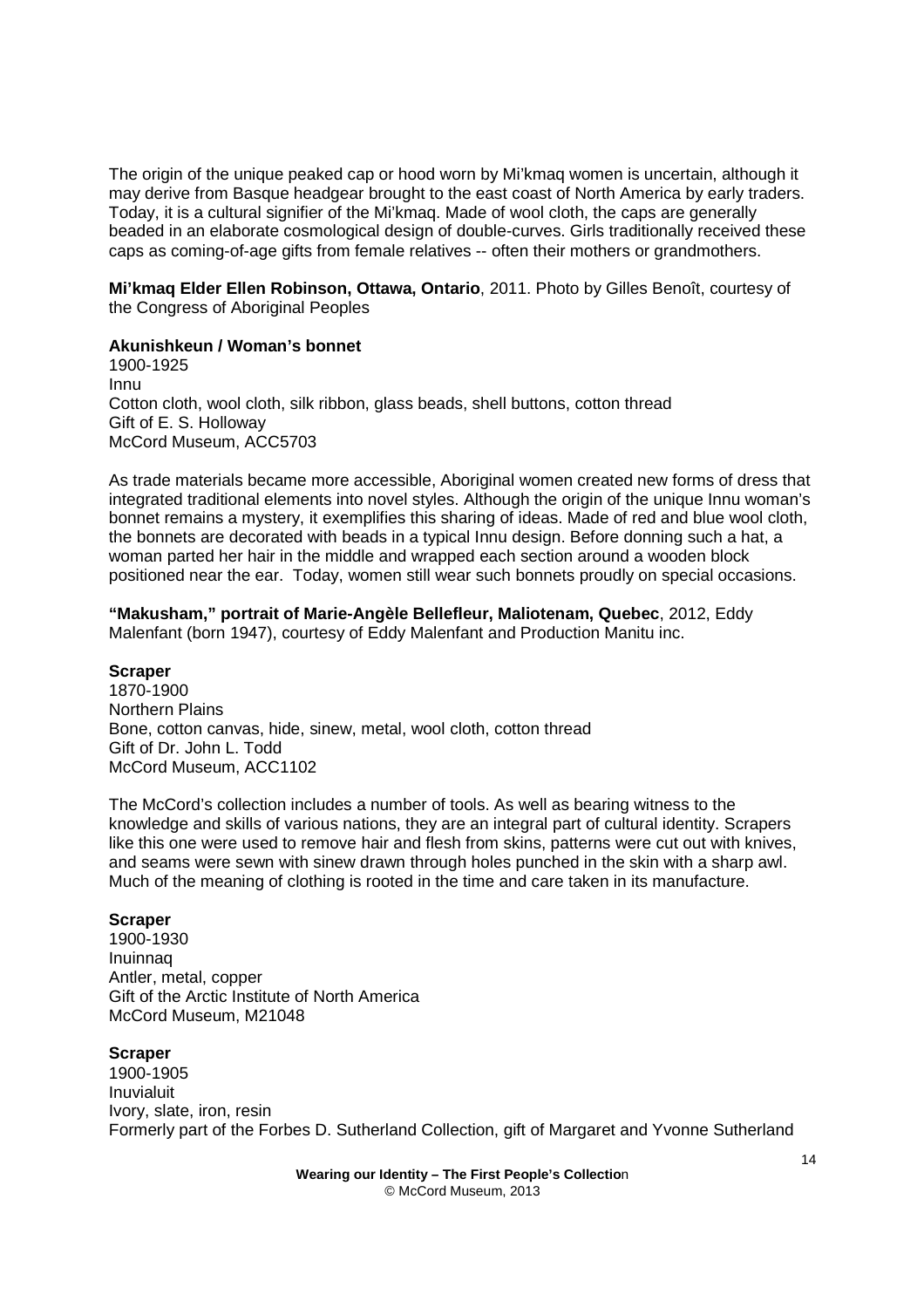McCord Museum, ME930.20

#### **Scraper**

1965-1975 Made by Jimmish Einish Naskapi Bone, hide, cotton thread McCord Museum, M977.98.3

#### **Ulu / Woman's knife**

1900-1930 Inuinnaq Metal, copper, antler, bone McCord Museum, ME982X.245

Traditionally, an Inuit woman's sewing kit consisted of a scraper, needles and a needle-case, sinew, an awl, a thimble and a thimble-guard, a boot-sole creaser, and an ulu. The ulu, sometimes called a semi-lunar knife, symbolized the Inuit woman and her work. Every girl was given one, to be used by her alone. When she married she took her *ulu* with her, and when she died, her *ulu* − or a miniature model of it − was buried alongside her.

#### **Awl**

1865-1900 Inuit Bone, plant fibre Gift of the Natural History Society of Montreal McCord Museum, M12145.1-2

### **Needles**

1000-1700 Thule Bone, sinew Gift of Alain Dubé and Véronique Hippolyte McCord Museum, M2002.138.5.1-20

#### **Needlecase and attachments**

1900-1930 Inuinnaq Bone, hide, sinew, cotton cloth, pigment Gift of the Arctic Institute of North America McCord Museum, M21092.0-4

### **Thimble**

1910-1915 Inuinnaq Bone Gift of J. J. O'Neill McCord Museum, ME982X.157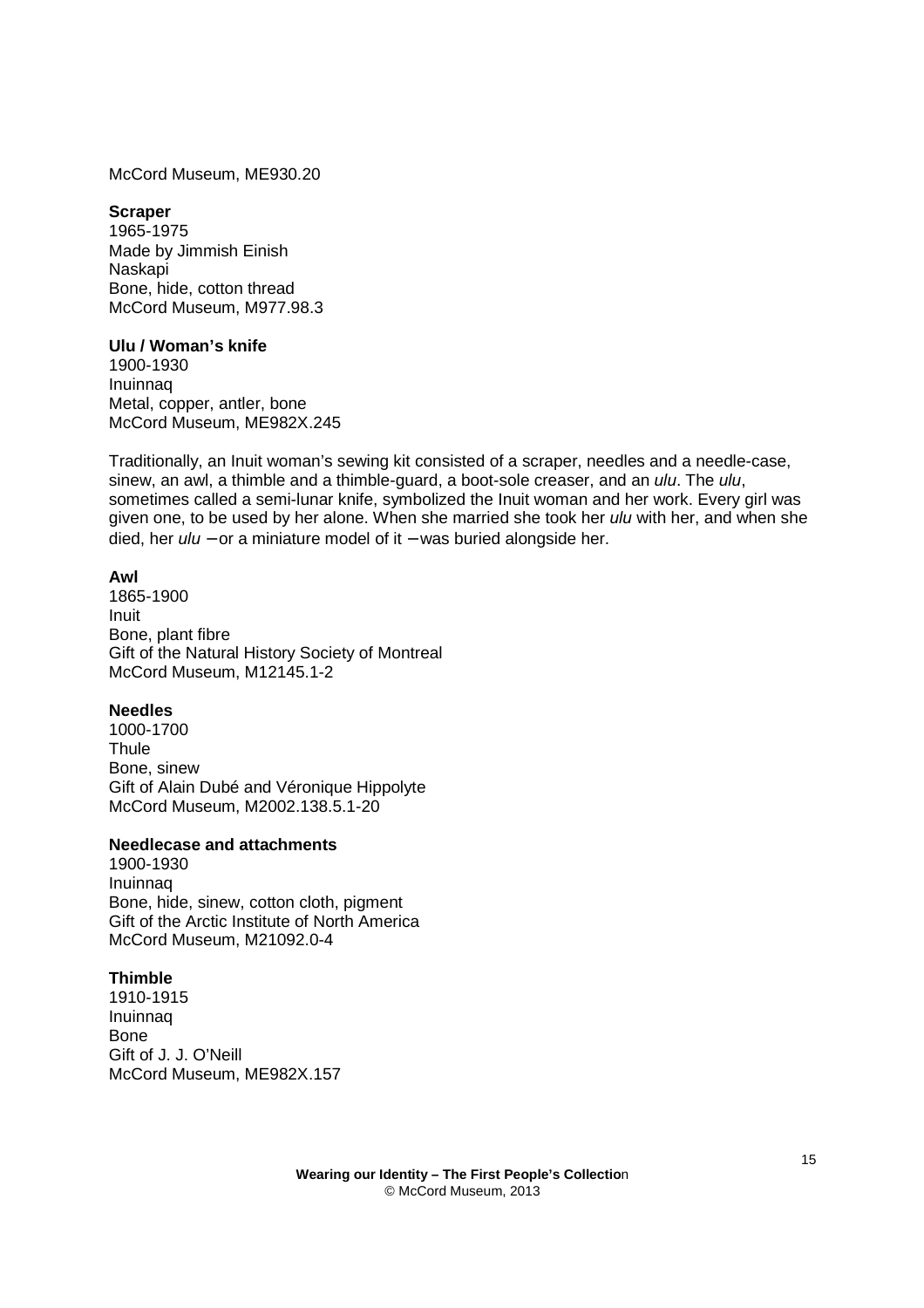### **Sinew**

1900-1930 Inupiat, Utqiagvimiut Sinew Gift of John A. Grose McCord Museum, ME987X.71

### **Awl and awl case**

1900-1911 Tsuu T'ina or Nêhiyawak Wood, brass tack, metal Gift of Dr. John L. Todd McCord Museum, ACC1031.1-2

# **Sewing bag**

1800-1850 Dene Goose or swan skin and claws, hide, sinew Gift of the Natural History Society of Montreal McCord Museum, M5054

This bag is made from the skins of goose or swan's feet, sewn together with sinew. The intricate stitching required to create such bags attests to the great knowledge and skill of Inuit and Dene women. As well as a woman's tools, sewing bags held sinew and pieces of skin for repairs. Sometimes they also contained more personal items, such as combs, charms and beads.

**How to Make a Moose Hide** by Zack O'Brien and Jeff Bell, The Gift of Language and Culture Project (TGLCP), 2011, 8 min 07 s courtesy of TGLCP

The time and care devoted by Aboriginal women to the making of hide clothing goes far beyond the sewing and beadwork. This short video illustrates the many steps involved in preparing the hides. From scraping and cleaning to tanning and smoking, it is a long and labour-intensive process.

# **2.2 – Wearing our legends**

First Peoples preserve and share their rich worldview through oral traditions – accounts and legends that have been passed down through generations. Stories are an eloquent form of cultural memory, linked to family, landscape and cosmology. They describe key people and events, clarify cultural status and affiliation, and recount tales of powerful, mythological creatures. Displayed on garments, these ancient stories provide comfort and guidance in a rapidly changing world.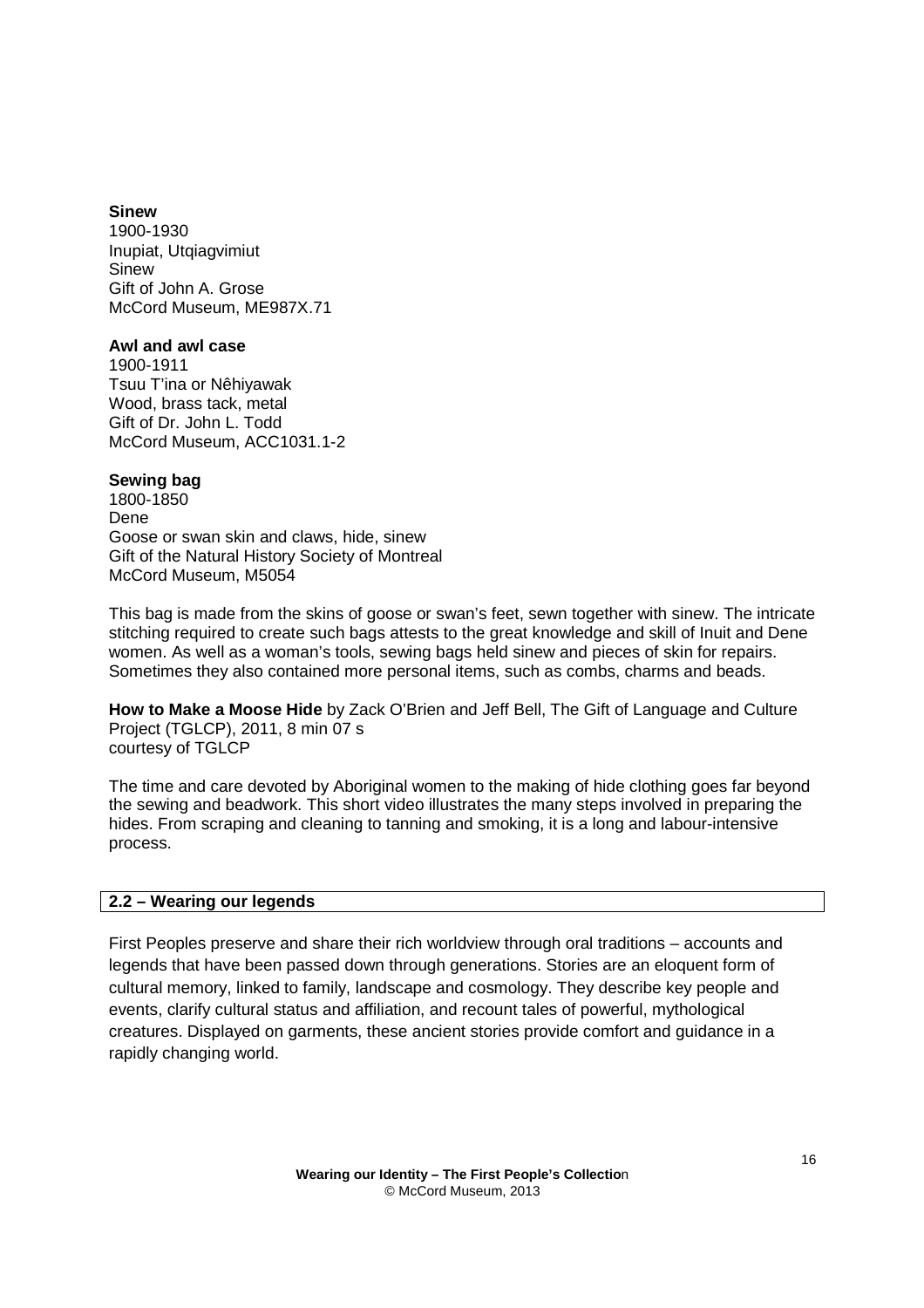**Hat**  1880-1920 Kwakwaka'wakw Spruce root, paint, fibre Gift of Gordon Reed McCord Museum, ACC4999

Among Northwest Coast First Nations, clothing signifies wealth, power and affiliation. Crest symbols painted on hats or woven into textiles refer to stories owned by the wearer and his family that tell of mythical encounters with various creatures. In evoking the stories, the crests proclaim membership in a clan. The decoration on this hat depicts a legend involving a killer whale.

**Sgaan Lihlaanjadaa Gyaahlaangaay / Legend of the Killer Whale Man / La légende de l'homme-épaulard**, CBC Recording and Studio Plasma Haida audio: narration by Steven Brown, 13 min 17 s English audio: narration by Todd Brown, Steven Brown, Leo Gagnon, Jeffrey Williams, Tarah Samuels, Brendon Williams, 12 min 40 s French audio: narration by Vincent Davy, 8 min 19 s

Five brothers are pulled to the bottom of the ocean and through a supernatural ceremony are transformed into killer whales.

### **2.3 – Wearing our present**

Far from being static, the cultural identities of First Peoples are constantly undergoing renewal and revitalization. First Nations, Inuit and Métis often incorporate novel materials, techniques and motifs into traditional clothing forms. The interesting hybrid styles that result seem to straddle two worlds. Worn primarily at ceremonies, weddings, graduations and pow-wows, these garments reflect the past while embracing the future. In this way, dress helps negotiate the present.

# **Amauti / Woman's parka**

1979 Nunavimmiut Made by Surra Baron, Surra Annanack, Claire Etook and Ayanaylitok (beadwork) Caribou, seal and dog fur, sinew, glass beads Gift of Ian Lindsay McCord Museum, M983.184

The *amauti* is perhaps the item of clothing that best illustrates how the past coexists with the present. Still made and worn today, the *amauti* is a living legacy that dates back thousands of years. By wearing these garments, Inuit women display their accomplishments and their pride in being a part of a rich culture. They also assert their determination to maintain a distinct identity, while adapting to changing times.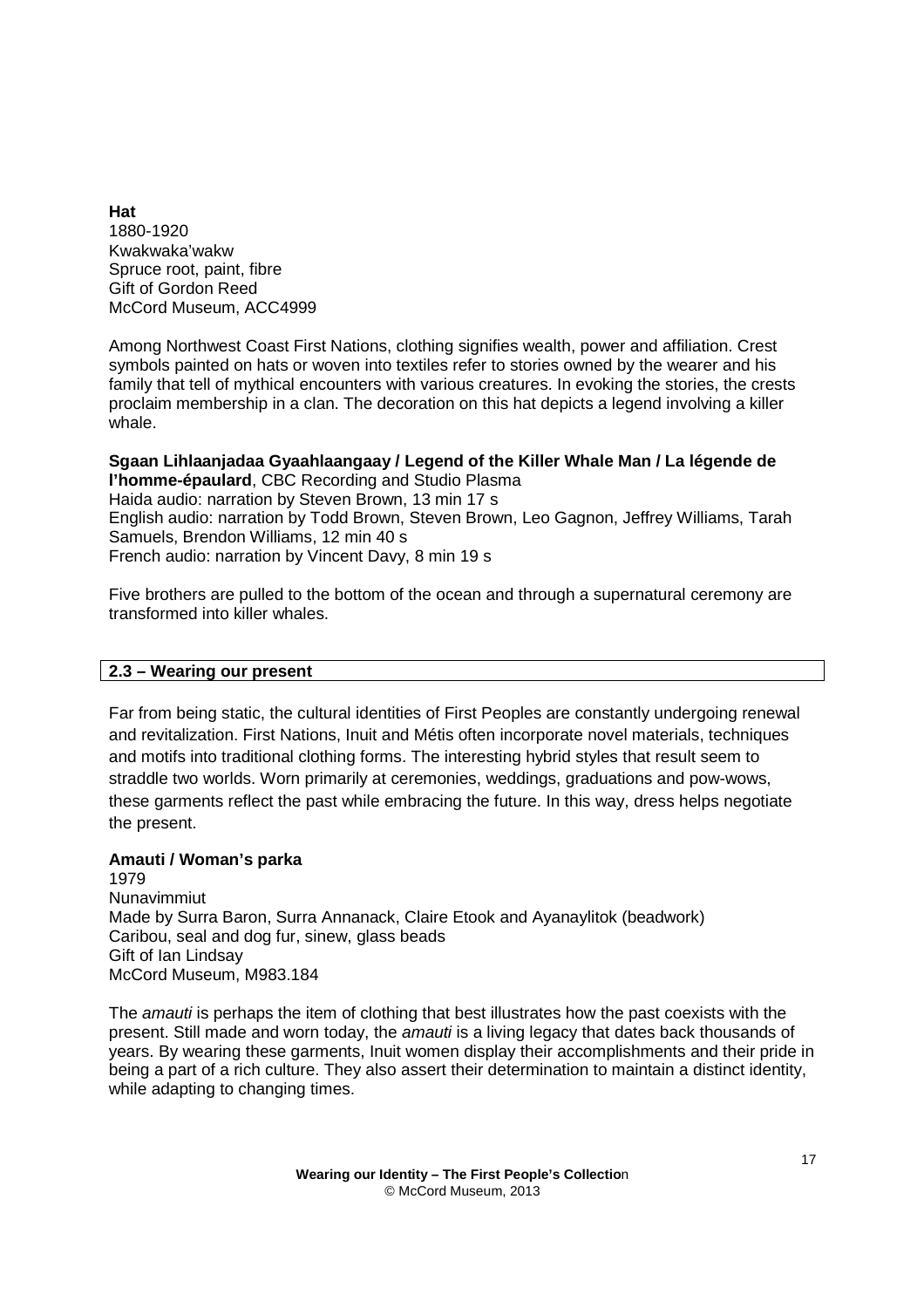**Girl's outfit**  1999 Haudenosaunee, Kanien'kehaka Made by Pauline Loft Velvet, satin ribbon, polyester and cotton cloth, cardboard, glass and plastic beads, cowrie shells, hide Lent by the Kanien'kehaka Onkwawen:na Raotitiohkwa Cultural Center.

Today, despite the widespread availability of mass-produced clothing, the making of traditionalstyle garments remains a vital and respected activity in many communities. Beadwork is a prominent feature of the traditional dress of the Haudenosaunee. Worn mainly at ceremonial or community gatherings, these clothes reflect Haudenosaunee tastes and values. Special care is taken in making clothing for children – a tribute to their place in the world.

**Young members of the Allegany River Indian Dancers**, 2008, Stephanie Shultes, courtesy of the Iroquois Indian Museum, Howes Cave, New York

**Jacket**  2013 Made by Briony Goddard Commercially tanned deer hide, melton cloth, glass beads Lent by Briony Goddard

Some people make their own clothes, but beadwork specialists often receive commissions to produce items of exceptional quality and unique appearance. Artist Briony Goddard made this hide jacket. Her designs, worked in vintage and contemporary glass beads, incorporate traditional floral elements, which she intersperses with plants and flowers found locally in the client's home region. The result is a new hybrid design – stunning evidence of the artist's flexibility.

### **3 – Wearing our history**

First Nations, Inuit and Métis children were first sent to residential schools in the late 19th century. They arrived wearing the distinctive clothing of their communities. Many had been finely dressed by their mothers to show that they came from loving homes. The children were quickly given short haircuts and made to wear uniforms. They were not allowed to speak their language or perform familiar ceremonies.

The residential school period is only one of many struggles endured by First Peoples since European contact. Their survival as distinct peoples is a testament to the power and resilience of their identity. Clothing has played a pivotal role in this process, for history is both lived and worn.

### **The pow-wow**

While the origin of the pow-wow is still debated, during the reservation period such gatherings became a way for First Peoples to counter the demoralizing effects of government assimilation policies. Today, pow-wows serve to celebrate and affirm Aboriginal identity through song, dance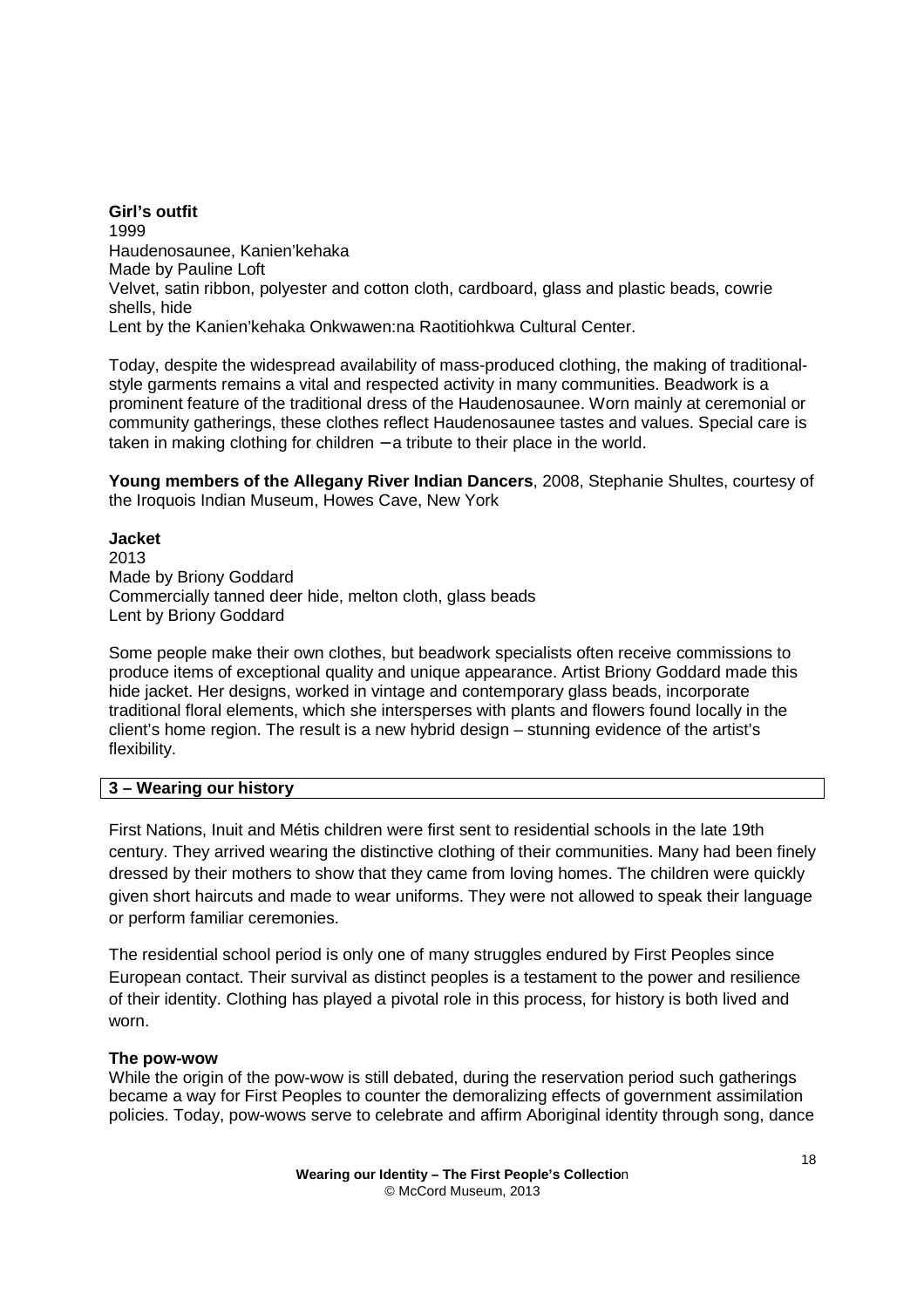and dress that combine tradition with innovation. They also provide an opportunity to come together with non-Aboriginal peoples in a spirit of friendship, sharing and understanding.

### **3.1 – Wearing our honour**

By the 1880s, most First Peoples in Canada had been settled on reserves. Despite ongoing oppression, this relatively stable period initiated an outburst of creative energy devoted to making and wearing distinctive clothing. Garments once reserved for warriors – the feather headdress for example – were now brought out for community and political events. Beaded bandolier bags became widely popular as markers of identity. Diplomatic exchanges gave rise to inventive new clothing combinations.

### **Eagle-feather headdress**

1875-1925 Iyarhe Nakoda Felt cap, eagle feathers, glass beads, ermine fur, hide, cotton thread, horsehair, dyes, resin (glue) Formely part of the Harry Hewett Baines Collection, gift of Mabel Molson McCord Museum, M5347

The feather headdress is probably the best known component of Plains regalia. Traditionally, those made of eagle feathers were reserved for men of honour, as a sign of their leadership or accomplishments in warfare. Although the significance and symbolism of these headdresses have altered somewhat over time, they are still worn today by chiefs honoured by the community for their noteworthy achievements.

### **Bear claw necklace and ear ornaments**

1875-1910 Tsuu T'ina or Nêhiyawak Bear claws, brass and glass beads, bones, elk teeth, rawhide thongs Gift of Dr. John L. Todd McCord Museum, ACC1045.1-3

Bears possess the admirable attributes of strength, power and courage. By wearing a necklace of bear claws, a man proclaimed his own skill and bravery. The spiritual power embodied in such an adornment also offered him protection. Bear claw necklaces, reserved traditionally for chiefs and elders, are a mark of distinction among most Plains nations.

### **Honour shirt**

1880-1910 Niisitapiikwan Tanned and smoked hide, glass beads, ermine fur, horsehair, feathers, wool cloth, cotton cloth, wool yarn, sinew, cotton thread, dye Gift of Dr. John L. Todd McCord Museum, ACC1003

Much of the regalia worn by men reflected their position within political, military and religious societies. Only recognized leaders could wear shirts like this one, trimmed with human hair or horsehair. Hair locks, whether a gift of allegiance or taken from an enemy or an animal,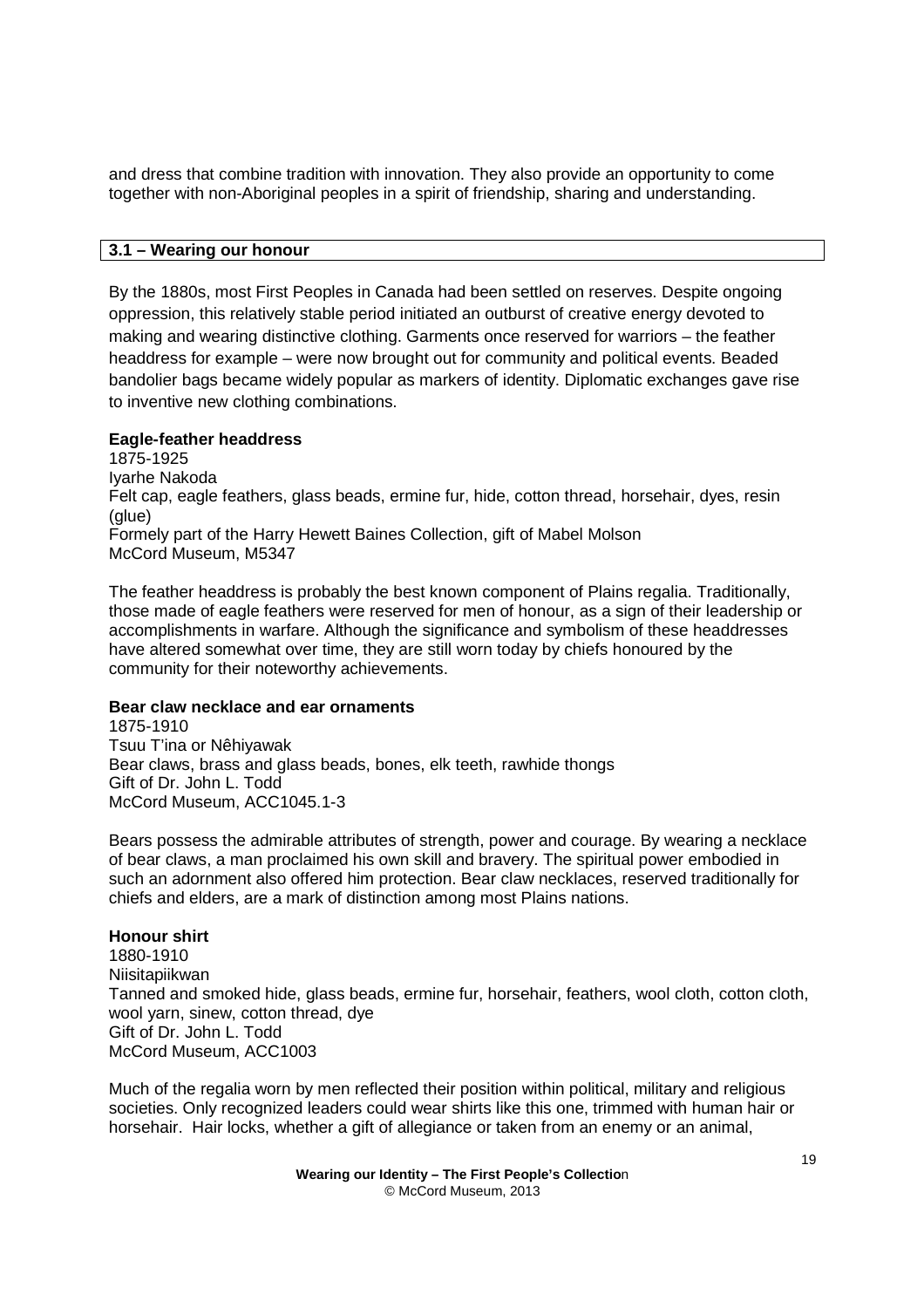embodied personal honour. While First Peoples dress has adapted to changing times, regalia remains an important emblem of personal achievement and honour.

**Group of Niisitapiikwan men, Calgary, Alberta**, about 1908, attributed to Joseph K. Dixon (1863-1928), McCord Museum, MP-0000.338.4

#### **Aazhoningwa'igan / Bandolier bag**

1900-1919 Anishinaabe Cotton cloth, velvet, glass beads, wool braid, wool yarn, cotton thread Gift of C. S. Rackstraw McCord Museum, ME954.1.24

Fashioned exclusively from European materials and adorned with thousands of beads, bandolier bags were primarily for show, as a symbol of identity, wealth and status. Sometimes called "friendship bags," they were often created as gifts to strengthen relationships within communities or between nations. Both men and women wore them, usually at ceremonies and celebrations. The wearing of more than one bag was generally the prerogative of a leader or a person of high honour.

**Aboriginal man wearing two bandolier bags**, about 1913, Daniel A. Ross, Minnesota Historical Society, St. Paul, Minnesota

#### **Chief's outfit**

1865-1900 Mi'kmaq Stroud, silk, silk ribbon, grosgrain, metallic ribbon, cotton thread, glass beads, sinew Gift of David Ross McCord McCord Museum, M956.1-4

By the second half of the 19th century, garments made from imported textiles and styled after Western prototypes had become widely popular and extremely prestigious. Mi'kmaq chiefs wore coats modelled on the military greatcoats that were at one time presented as gifts by the British government. Many traditional elements remained, however. This coat, for example, is elaborately beaded with double-curve designs that evoke the Mi'kmaq worldview.

**Mrs. Stephen Maloney, Judge Christopher Paul, Peter Paul and Mrs. John Jadis (seated) at Shubenacadie, Nova Scotia**, 1905, Nova Scotia Museum, 13.15.a

Judge Paul (wearing a top hat) and Peter Paul are both dressed in coats similar to the one shown here.

## **3.2 – Wearing our struggles**

Sometimes garments take on an agency of their own as reminders of historic events of great importance. So it is with this beaded pouch associated with the Battle of Batoche, the decisive battle of the Northwest Rebellion, fought in 1885. This unsuccessful uprising by the Métis, under Louis Riel, occurred in a period of enormous social change in western Canada. Amidst confusion and loss, this pouch survived as a powerful symbol of Métis identity.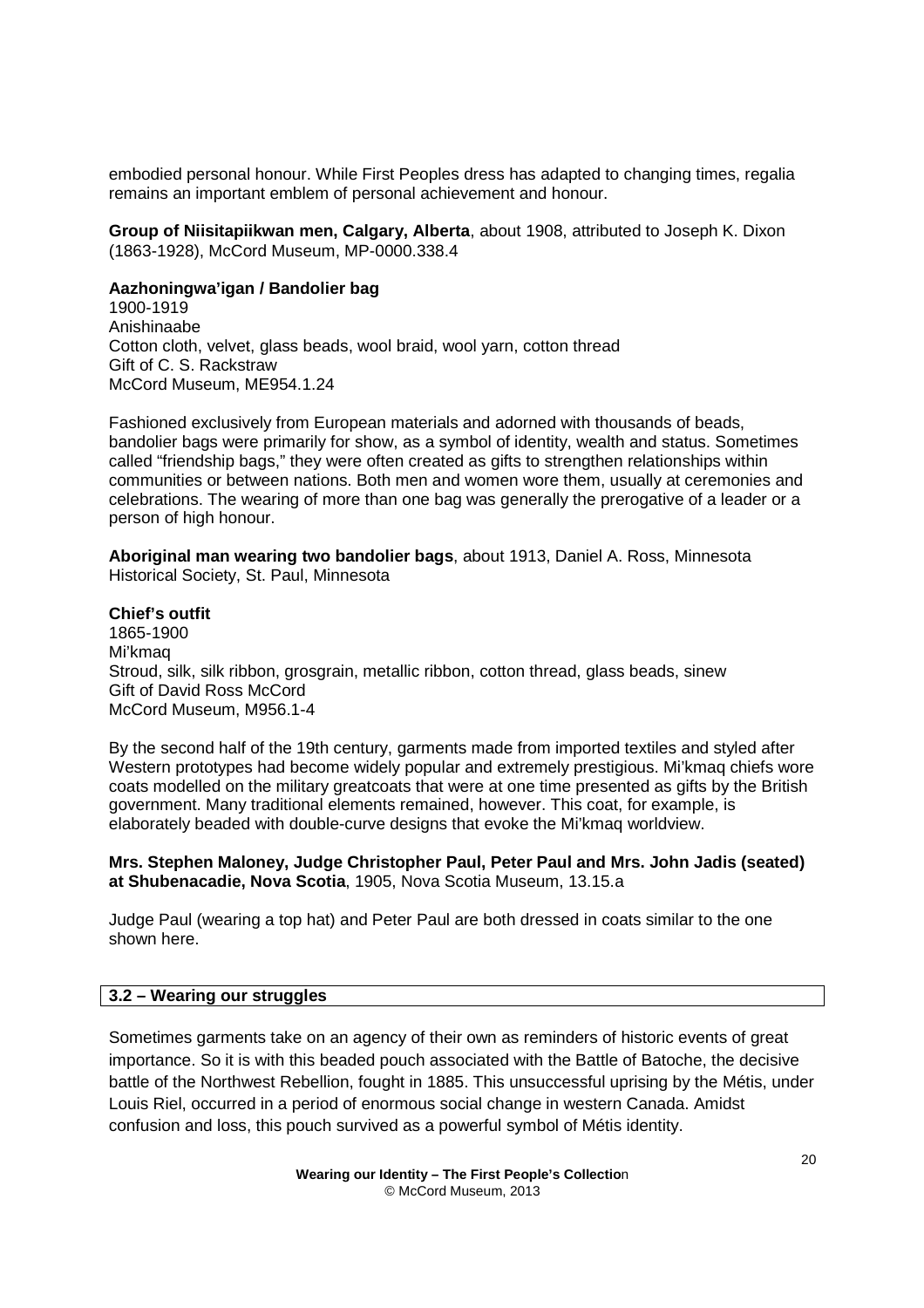## **Pigment bag**

1875-1885 Nêhiyawak Deer(?) hide, cotton tape, cord and thread, glass beads, pigment (vegetal or mineral) Gift of David W. Armstrong McCord Museum, M2005.70.3

This small pouch was used to carry red pigment for the face and body, a colour often associated with war. The bag was taken from a Nêhiyawak warrior who fought alongside the Métis at the Battle of Batoche, during the North-West Rebellion of 1885. It is a telling reminder of the many struggles of First Nations, Inuit and Métis to protect their rights, their land and their survival as distinct peoples.

### **The Indian Act**

The anachronistically named *Indian Act*, passed in 1876, is one element in a long history of government policies aimed at assimilating Aboriginal peoples into mainstream Canadian life and values. The Act gave the Canadian federal government exclusive authority over all aspects of Aboriginal people's lives, including their right to express their culture and practice their traditions. While the *Indian Act* has undergone numerous amendments since 1876, much of it remains unchanged today.

### Image 1:

**Thomas Moore before and after his entrance into the Regina Indian Residential School, Saskatchewan**, 1874, Library and Archives Canada, NL-022474

As government and education policies were devised that aimed to assimilate First Peoples culture, children were forcibly removed from their families and sent to residential schools, where the process began. They were dressed in school uniforms, given Euro-Canadian names and forbidden to speak their language. Many suffered from malnutrition and disease, not to mention physical and emotional abuse. Some did not survive.

### Images 2:

**Brandon Indian Residential School (Brandon Industrial School), Manitoba**, 1903(?), Wm. Notman & Son, McCord Museum, VIEW-3636

Moccasins were the only item of Aboriginal dress tolerated in residential schools.

# **3.3 – Wearing our resilience**

The history of First Peoples is marked by resilience. When a Métis woman chose to mount her embroidered purse on a fashionable silver frame, she strengthened a traditional form while embracing innovation. During the Great Depression, Mohawk entertainers supported their families by donning inventive costumes: they exploited stereotypes to attract audiences. And today when Huron-Wendat chiefs dress in wool and silver, they transform materials that were once foreign. Clothing serves as a powerful site of both resistance and accommodation.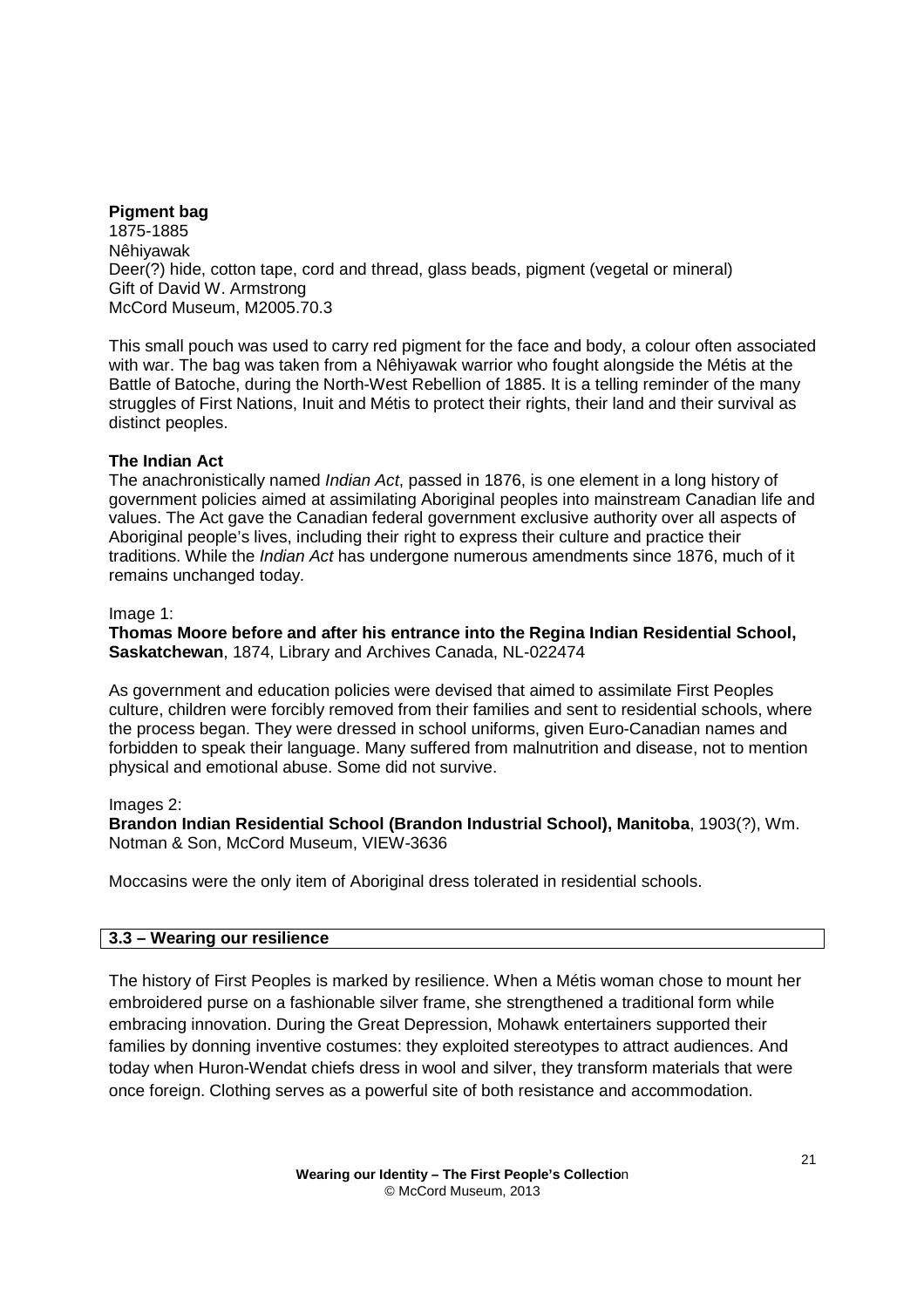### **Embroidered shirt**

1890-1910 Nêhithawak Tanned and smoked moose hide, silk embroidery floss, cotton cloth, metal buttons, beaver(?) fur, cotton thread Gift of Mrs. J. B. Learmont McCord Museum, M5152

Shirts similar to this one appear frequently in early photographs of Métis, Nêhithawak and Dene men. They clearly reflect Aboriginal exposure to foreign materials and styles, yet in their essence they remain traditional: in their function, fabrication and decoration there is an evident continuity with the past. To the women who made them and the men who wore them, these shirts represent a determination to maintain a separate identity and to preserve cultural values.

### **Purse**

1880-1890 Métis Velvet, satin, glass beads, silver, brass and iron beads, embroidery floss, cotton thread Gift of Julien F. Gaudet McCord Museum, ME988.136.6

In the 19th century, Aboriginal and Métis girls were sent to mission schools, where they were taught the domestic arts of European-style sewing and embroidery. These skills were quickly adapted to traditional motifs. Floral beadwork became a trademark of the Métis, and the elaborate beadwork displayed on this purse exemplifies the intricate designs favoured by this nation's beaders. The silver clasp reflects a willingness to incorporate elements of contemporary fashion.

# **Armbands**

1817-1828 Made by Jonathan Tyler (active 1817-1828) Haudenosaunee, Kanien'kehaka Silver Gift of David Ross McCord McCord Museum, M172.1-2

# **Silver gorget**

1817-1828 Made by Jonathan Tyler (active 1817-1828) Anishinaabe Silver Gift of David Ross McCord McCord Museum, M410

Diplomatic relations between Euro-Canadians and First Nations included the exchange of gifts. Important among these were silver adornments such as gorgets, armbands and brooches, which became emblems of alliance. Although it is rarely possible to identify the owner of a piece of trade silver, this gorget bears the name "Pandigue," which according to Anishinaabe scholar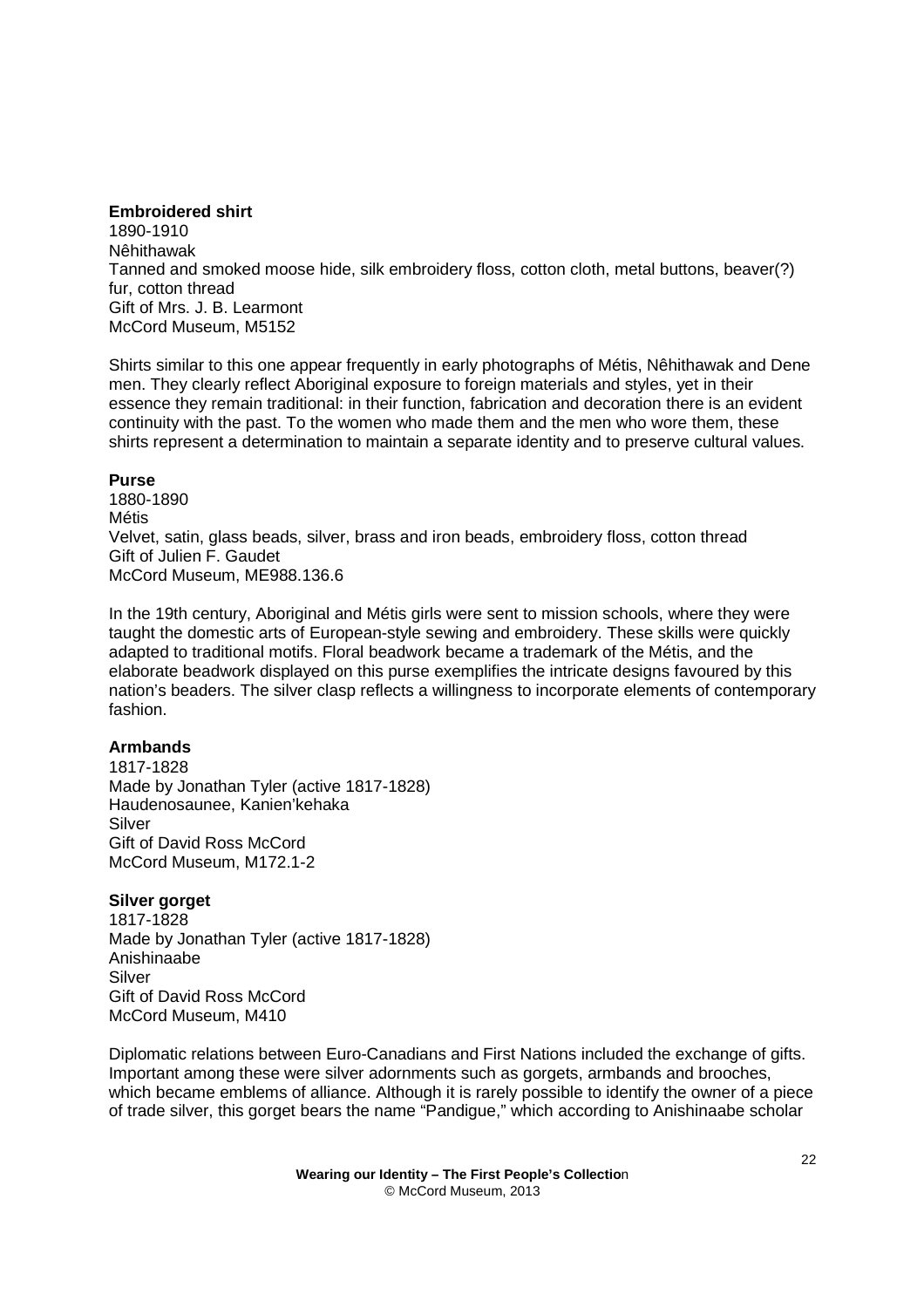Alan Corbiere is likely a misspelling of Baandige (He Who Enters) – a prominent Anishinaabe chief.

### **Sash**

1765-1766 Haudenosaunee, Kanien'kehaka Wool, glass beads Gift of Robert W. Reford McCord Museum, M8486

Aboriginal people had been finger-weaving dyed or plain plant fibres – hemp, for example – into sashes long before the arrival of Europeans. Following the introduction of European wool yarns, First Nations women embraced the new materials to create finger-woven sashes, or ceintures fléchées, which they sometimes decorated with white beads. These sashes became an important part of men's formal wear in many communities across Canada.

**Chief Philippe Vincent, Quebec City, Quebec**, about 1880, Jules-Ernest Livernois (1851- 1933), McCord Museum, MP-1985.65.2

Huron-Wendat chief Philippe Vincent wears a wool coat, silver armbands, a silver gorget and a sash similar to those presented here.

### **Outfit probably worn at Chief Poking Fire Village**

1936-1940 Haudenosaunee, Kanien'kehaka Great horned owl feathers, commercial hide, glass beads, paper, cotton thread, felt, cloth, ribbon, deer hide Gift of Philip MacKenzie McCord Museum, ME986.147.1-6

In the midst of the Great Depression, as many struggled to survive, John McComber, better known as Chief Poking Fire, built his "Indian Village" in Kahnawà: ke. Visitors from all over the world came to see dance performances and took home a vast array of beaded souvenirs. The village brought Kanien'kehaka families income during these difficult times. Performers wore clothing that corresponded to a tourist's idea of "authentic" dress. Today, these outfits have come to symbolize Haudenosaunee resilience and accommodation.

**Portrait of Chief Poking Fire and his grandsons, Caughnawaga (Kahnawà: ke)**, Quebec, about 1945, gift of David Gawley, McCord Museum, M2012.102.197

### **4 – Wearing our beliefs**

In the spiritual universe of First Peoples, all things are animate and interrelated. Animals and humans are equal and speak the same language. Lightning, trees, stalks of corn – all are alive. Powerful visionaries called shamans, or angakkuit by the Inuit, serve as intermediaries between people and this complex spirit world. Shamans can look into the future, influence the weather, observe the movements of far-off animals and cure the sick.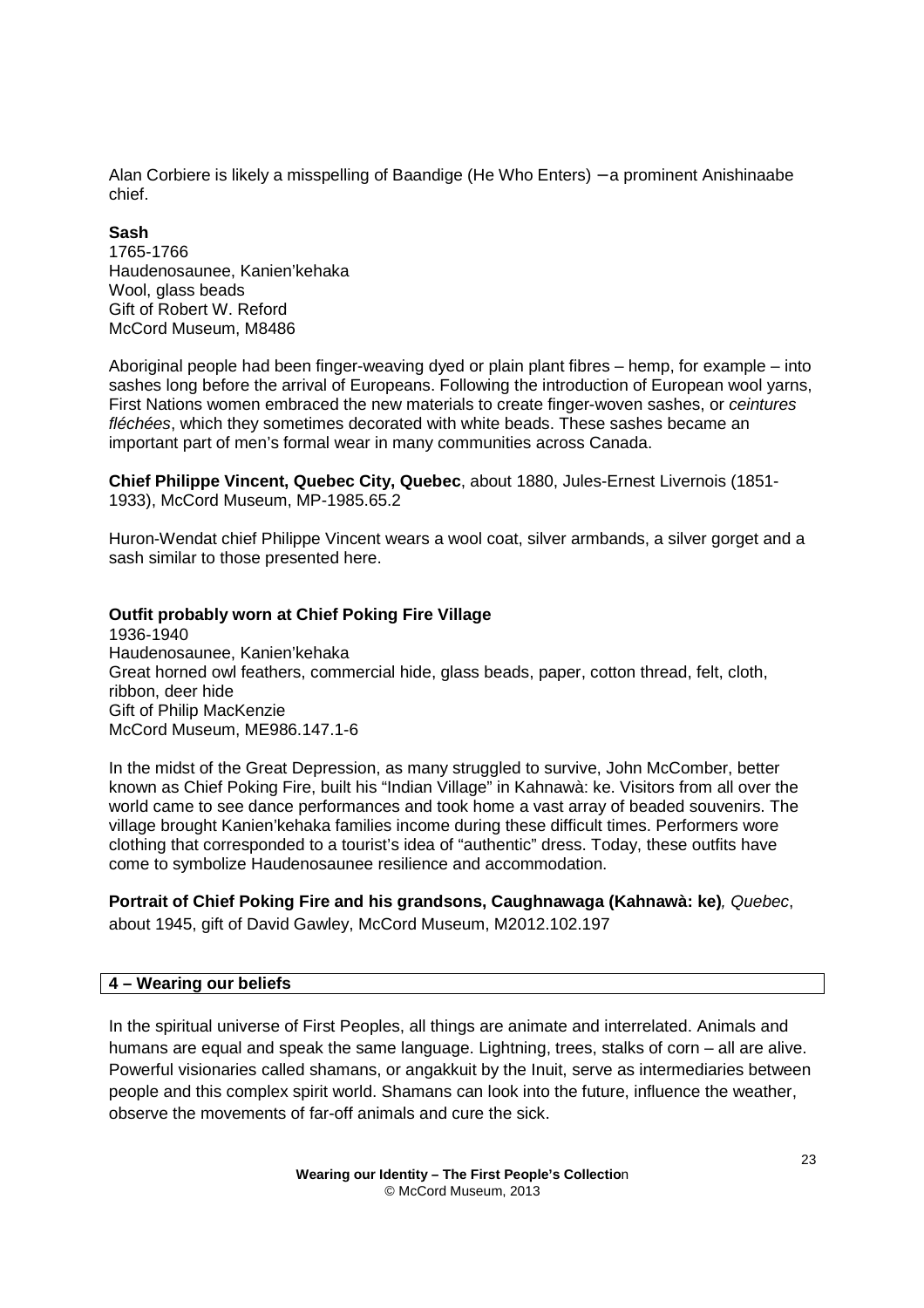For many First Peoples, their spiritual identity is the most profound connection they have to the ancient worldview of their ancestors. Clothing plays a key role in sustaining these beliefs. Shamans and believers use dress as a canvas for the expression of cosmological beauty and power.

## **4.1 – Wearing our universe**

The garments made and worn by First Nations, Inuit and Métis are infused with spiritual meaning. Ivory amulets that shimmer and tinkle on the belt of an Inuit angakkuq offer protection from powerful forces. Elaborate beadwork designs on Haudenosaunee leggings express fundamental concepts of duality and balance. All is significant in this dynamic, interconnected universe – from the selection of materials, tools and techniques, to the choice of colours and motifs.

### **Pouch**

1840-1860 Central Plains Hide, glass beads, tin cones, cotton thread, ochre(?) Gift of the Estate of Marc and Gilberte Cinq-Mars McCord Museum, M2005.115.38

Certain articles of dress express the essence of the world on their small surfaces. The circle is a sacred motif, representing the belief that the Creator caused everything in nature to be a continuous cycle. Life mirrors the cycling of the seasons, the daily rising of the sun and the phases of the moon. The equal-arm cross in the centre of this pouch divides the space into four quadrants, simultaneously suggesting the four cardinal directions, the four winds, the four seasons and the four periods of human life.

### **Leggings**

1893 Made by Mary Jacobs Haudenosaunee Wool cloth, glass beads, braid, cotton cloth Formerly part of the Edward Marion Chadwick Collection McCord Museum, M12537.1-2

Common to many nations of eastern North America, the double-curve motif expresses vital symbols of their universe. For the Haudenosaunee, double curves may suggest the movement of Sky Woman as she walked around the Great Turtle's back. Shown emerging from the top of the Sky Dome, they represent the Celestial Tree − the central axis of the universe. Paired and facing in opposite directions, they evoke the duality of Sky Woman's twin sons.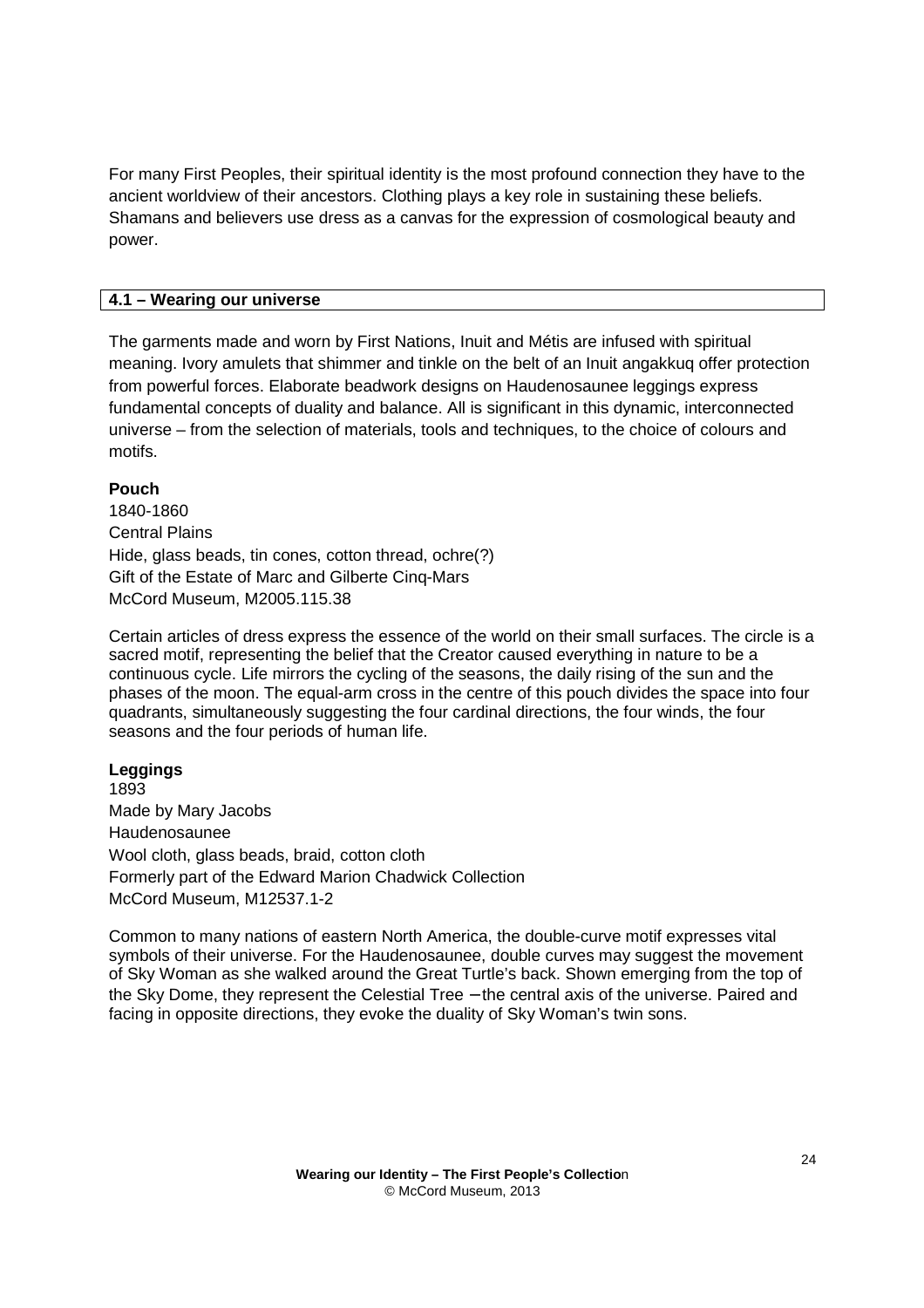**Shaman's belt**  1930-1965 **Netsilingmiut** Hide, sinew, antler Gift of Air Canada McCord Museum, M999.105.7

Shamans, called angakkuit in Inuktitut, hold a special position within their group. Both feared and respected, these men and women have traditionally served as mediators between the community and the spirit world. In the Central Arctic, the *angakkuq* traditionally wore a distinctive belt and headdress. The model knives dangling from the belt were gifts from people who the shaman had helped or who were hoping to receive favours. As the angakkuq moved, the tinkling of the ornaments awakened spirits and heightened awareness of the shaman's presence and power.

### **4.2 – Wearing animal power**

The survival of hunting peoples has always depended on a deep and respectful relationship with the animal world. First Peoples reflect this bond through dress that symbolically transforms them into prey. They create garments that wrap the wearer in an animal's coat – aligning limbs, accentuating forms with beadwork, even adding a stylized tail. Inuit parkas incorporate different furs to project animal qualities, like strength and wisdom. Such practices illustrate the profound transformations that lie at the heart of spiritual identity.

### **Qulittuq** and **quarliik / Parka** and **trousers**

1900-1930 Inuinnaq, Kilusiktormiut Caribou fur, sinew McCord Museum, ME966X.127.1-2

Inuit clothes help transform their wearers, allowing them to acquire the strength, wisdom and spiritual power of the animals the garments are made from. For example, the white fur panels on the chest of this man's parka represent the caribou's dewlap, under which beats its great heart. The light and dark inserts on the upper arms signify the strength of the animal's shoulder muscles, which the hunter must emulate. Even the hood maintains the resemblance, for it still bears the animal's ears.

# **4.3 – Wearing spiritual respect**

Beyond meeting practical requirements and expressing cultural aesthetics, dress can invoke powerful magic aimed at pleasing the spirits of animals. Whether their creations are woven, stitched, painted, quilled or beaded, women devote great attention to producing garments of remarkable beauty. They understand the key role that finely made clothing plays in hunting success. Animals that are honoured and respected will literally give themselves to the hunter.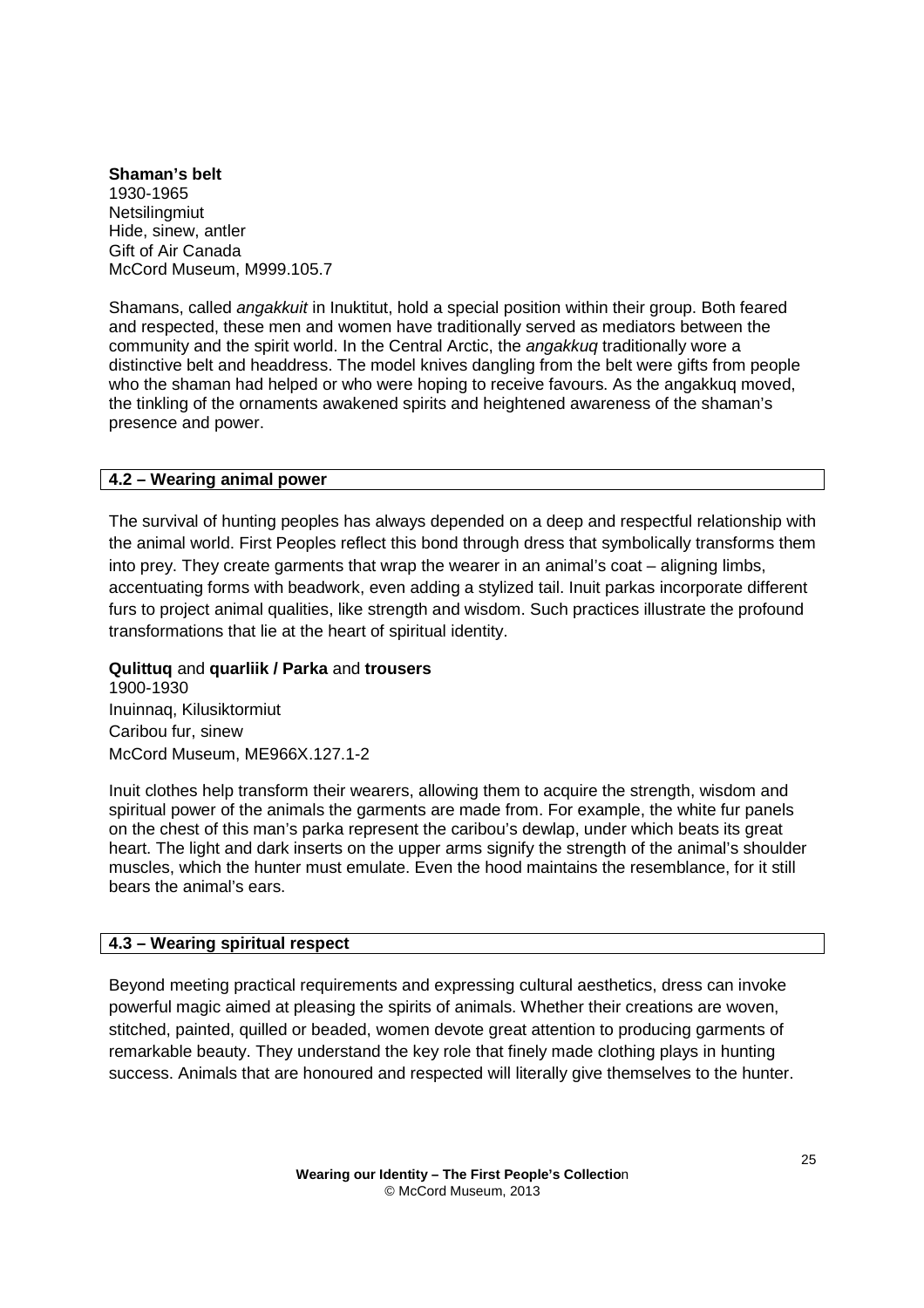### **Shin Gwi'ik / Summer outfit**

1850-1880 Gwich'in Unsmoked caribou hide, porcupine quills, silver-willow seeds, sinew, red ochre Formerly part of the Edward Marion Chadwick Collection McCord Museum, ME983X.87, M12521

Among the Dene, ornamentation on clothing was both an expression of cultural aesthetics and an invocation of spiritual power. The quilled, beaded and painted designs on their garments were intended to please and honour the spirits of the animals they hunted, thereby ensuring the success of the hunt. An animal whose spirit was honoured would give itself up willingly to the hunter. Red pigment applied along the seams protected the wearer from spirits that might try to insinuate themselves.

### **Belt**

1865-1900 Dene Tha' Velvet, porcupine quills, glass beads, cotton thread, dyes Formerly part of the Edward Marion Chadwick Collection McCord Museum, M12542

### **Garters**

1865-1900 Gwich'in or Dene Tha' Wool cloth, cotton cloth, porcupine quills, glass beads, cotton thread, sinew(?) McCord Museum, M4194, M4195

### **Tehmíe tth'éé / Babiche bag**

1875-1900 Tlicho Tanned and smoked hide, babiche, glass beads, iron and brass beads, wool yarn, cotton cloth, sinew, pigment Gift of Mrs. J. B. Learmont McCord Museum, M4910

Net bags made of babiche (strips of rawhide) carried the provisions needed on a hunting trip as well as freshly killed game. The top edge usually featured a decorative treatment of folded porcupine quills or beads. Red ochre and tassels of animal hair or − as in this case − wool often adorned the sides. Women played a vital role in attracting animals during a hunt: the beautiful clothes and accessories they made pleased and honoured the animal spirits, for they proved that the animals' bodies were being well cared for and respected.

### **Dress**

1900-1910 Niisitapiikwan, Siksika(?) Hide, glass beads, metal, fibre Gift of Dr. John L. Todd McCord Museum, ACC1000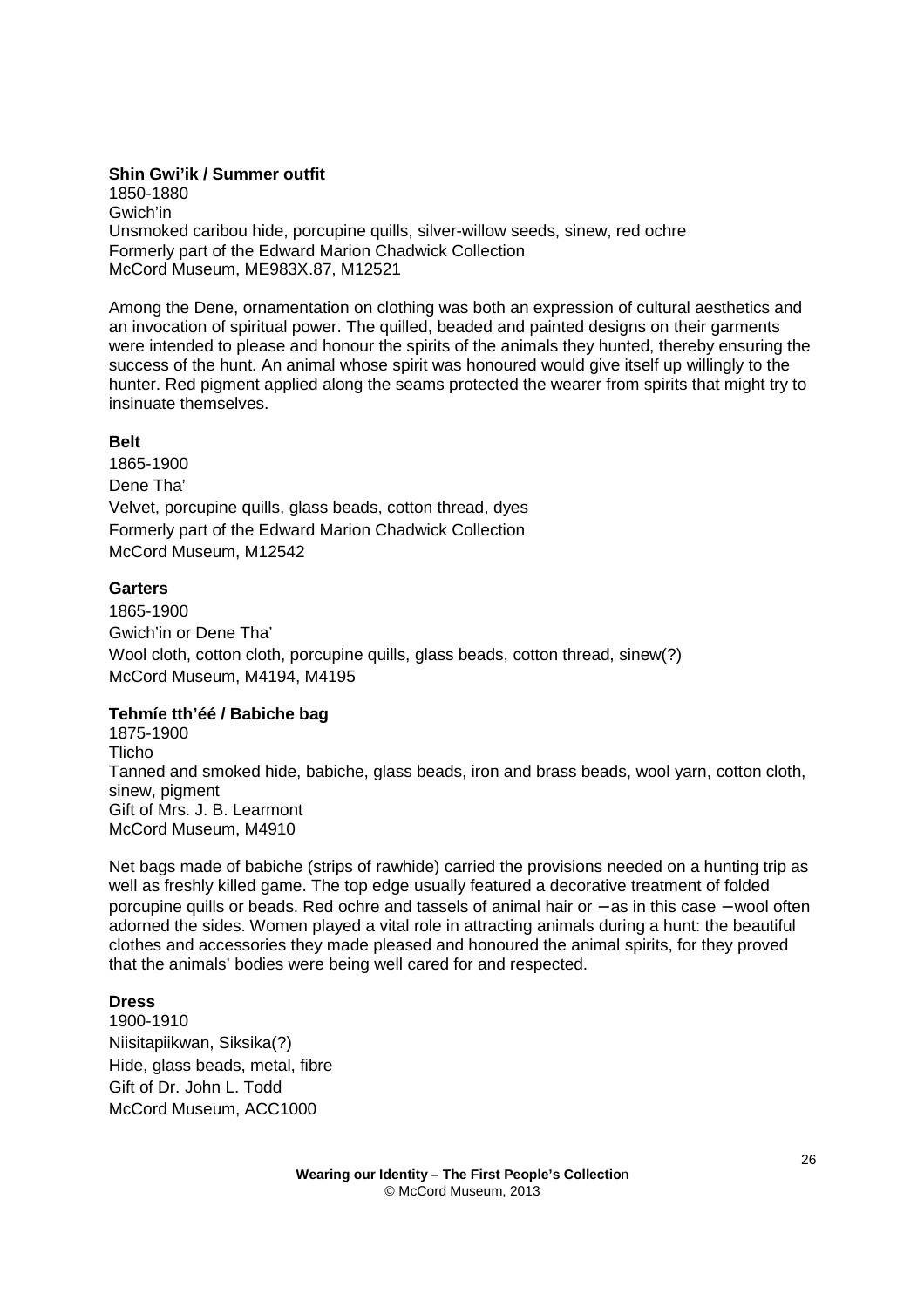The two-hide dress, a favourite pattern in the mid-19th century, was made by joining two deer hides together, positioning the tail area just below the neck opening. Women preferred the hides of female animals, as they thus acquired certain desirable properties from the animal. Here, by adding beaded inserts at the base of the dress that represent the animals' kidneys, the maker paid respect to the beings whose hides had been used.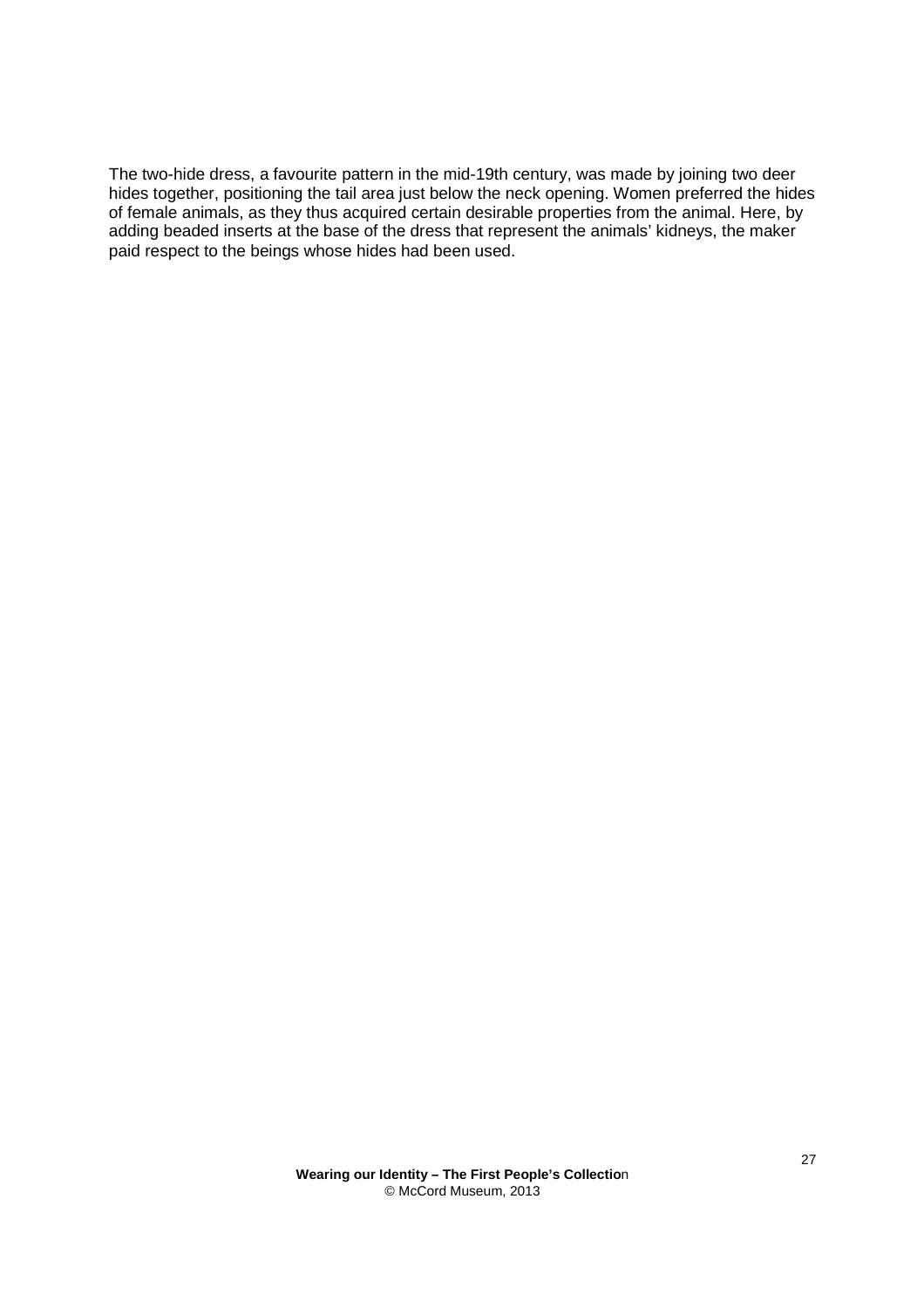### **An exhibition produced by the McCord Museum, under the direction of Suzanne Sauvage, President and Chief Executive Officer, and Sylvie Durand, Director, Programs**

#### **Project Management**

Catherine K. Laflamme, Project Manager, Exhibitions

#### **Conservatrice**

Guislaine Lemay, Curator, Ethnology and Archaeology

#### **Exhibition Scenario**

Dyane Plourde and Guislaine Lemay

### **Exhibition Design**

Daniel Castonguay

#### **Exhibition Texts**  Guislaine Lemay et/and Moira McCaffrey

**Graphic Design**  Klaxon publicité

**Guest Curator – Contemporary Art**  Nadia Myre

#### **Advisory Comittee**

Tammy Beauvais, Native fashion designer Viviane Gray, Artist and curator Heather Igloliorte, Inuit scholar and Assistant Professor of Aboriginal Art History at Concordia University, Montreal Nadia Myre, artist and curator Sherry Farrell Racette, Associate Professor, Department of Native Studies, Women's and Gender Studies Program, Faculty of Arts, University of Manitoba

### **McCord Museum Team**

#### **Exhibition Production**

Geneviève Lafrance, Head, Exhibitions John Gouws, Chief Technician, Exhibitions Marie-Hélène Rolko, Technician, Exhibitions With the assistance of Peter Aldworth, Warren Auld, Guy Benson, Mélissa Jacques, Philip Kitt, Élyse Leduc, Véronique Poupart, Marie-Paule Partikian and Josianne Venne, Technicians Marie-Hélène Busque, Intern

Cynthia Cooper, Head, Collections and Research and Curator, Costume and Textiles Christian Vachon, chef, Gestion des collections/Head, Collections Management Karine Rousseau, Registrar Eugénie Marcil, Cataloguer Caroline Bourgeois, Technician, Collections Marilyn Aitken, Photographer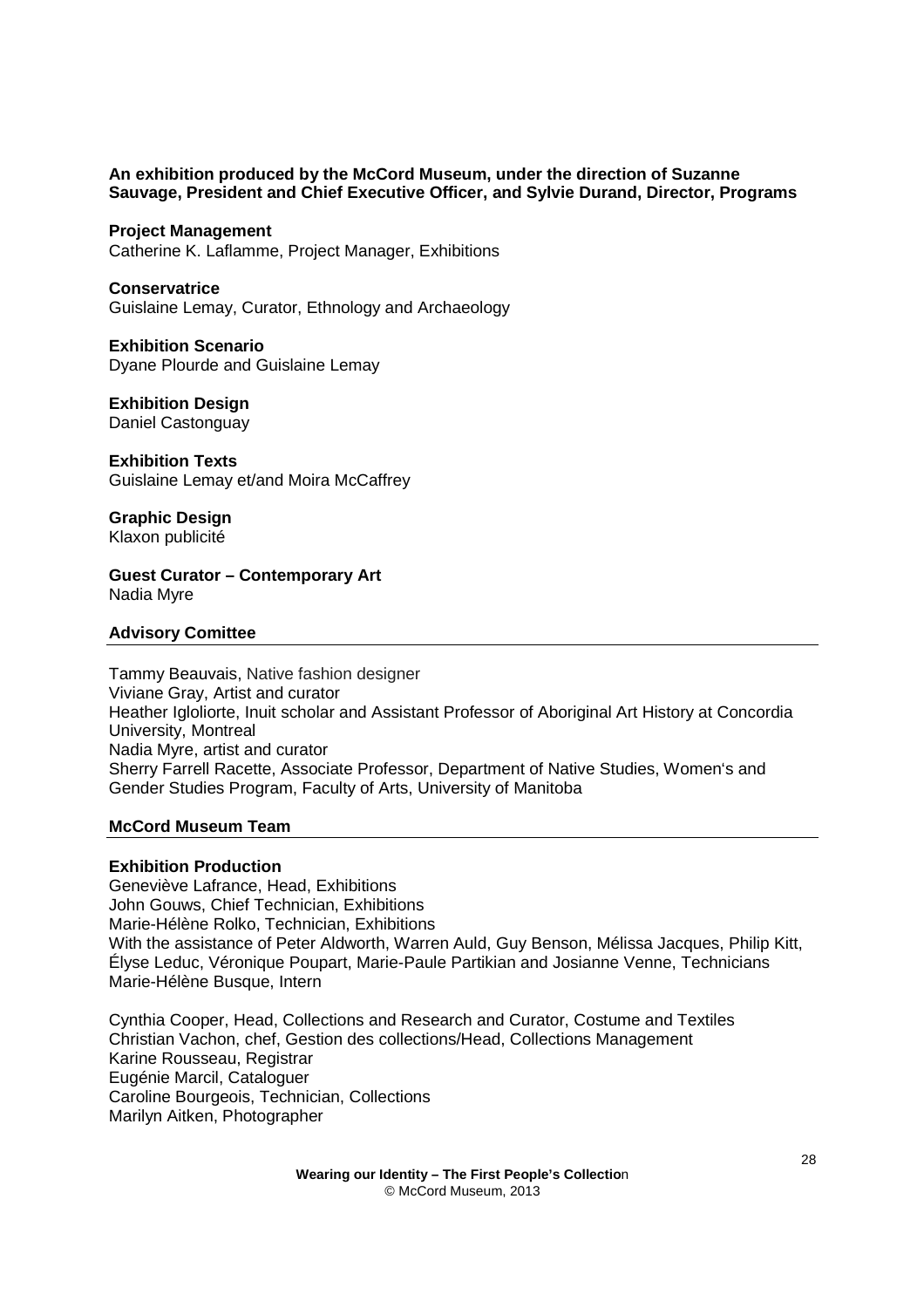Hugues Boily, chef, Head, Information Technology Stéphanie Poisson, Project Manager, Web and Multimedia

Anne MacKay, Head, Conservation Sara Serban and Candice Tarnowski, Conservators Denis Plourde, technician, Conservation

### **Education and Cultural Programs**

Dominique Trudeau, Head, Education Programs Mélanie Deveault, Coordinator, Education Programs

### **Marketing et communications/Marketing and Communications**

Pascale Grignon, Director, Marketing and Communications Sol Millán, Head, Communications Nadia Martineau, Marketing-Communications Officer, Public Relations Ariane Cambron, Marketing-Communications Officer, Promotion Amy Joycey and Florian Pétigny, Graphic designers Adèle Pareige and Sacha Gempek, Interns

#### **McCord Museum Foundation**

Kathryn Muller, Ph.D., Executive Director Dermai Young, Development Officer Natacha Lachaine, Development Coordinator

### **Équipe externe/External Team**

#### **Revision-Translation**  Hélène Joly

Judith Terry

### **Construction of Exhibition Modules**

Concetti Design inc.

# **Printing Management**

Suzanne Beaulieu

# **Graphic Production**

Bernard Giasson Compo Orléans

**Technical Consulting – Multimedia**  Éric Fauque

**Lighting Design LightFactor** 

**Video and Sound Editing**  Studio Plasma